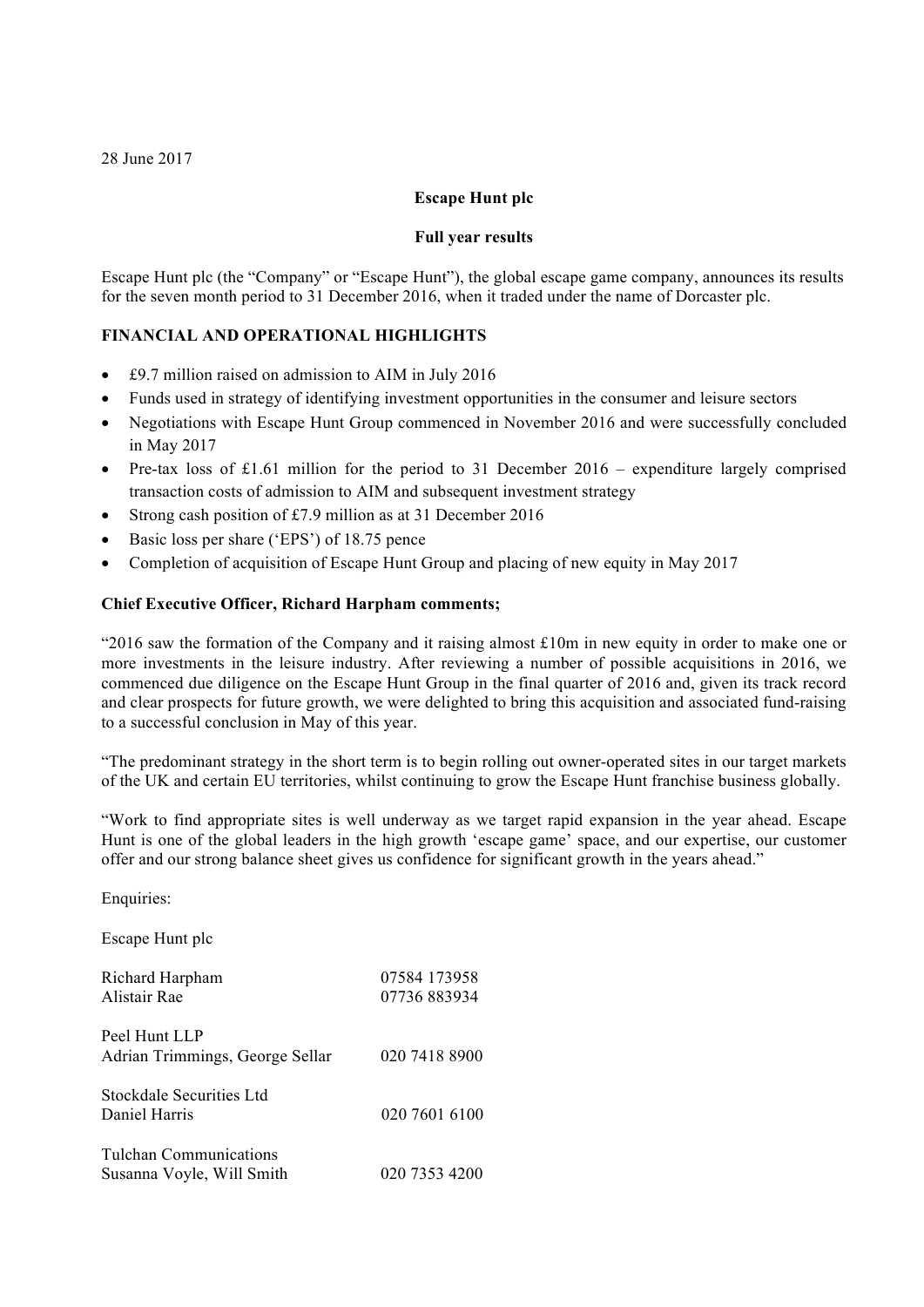# **CHAIRMAN'S STATEMENT**

I am pleased to present the first annual report for the Company covering its results for the period from its incorporation on 17 May 2016 to 31 December 2016.

The Company was incorporated as an investment company with a policy to acquire controlling stakes in one or more quoted or unquoted businesses in the consumer and leisure sectors.

Following the Company's listing on AIM in July 2016, when we successfully raised £9.7 million, our focus has been on implementing our stated investment strategy. By 31 December 2016, we identified the Escape Hunt Group as a leading brand in the escape game market, with a global platform from which to accelerate growth.

Through a newly established subsidiary, Escape Hunt Group Limited, the Company entered into an Acquisition Agreement on 13 April 2017 with the founders of Experiential Ventures Limited to acquire the entire issued share capital of Escape Hunt for a consideration of £12 million, on a cash-free and debt-free basis, with a normalised level of working capital. The consideration (subject to adjustments for cash/debt and working capital) was approved on 2 May 2017 and was satisfied by the payment of £7.2 million in cash and by the issue of Consideration Shares for £4.8 million. At this point, Escape Hunt had one owner-operated branch and 38 franchised branches.

Escape Hunt's strategy is to initially open owner-operated branches in the UK and other European jurisdictions, where it is considered there are significant opportunities to launch Escape Hunt branches. In addition, Escape Hunt intends to continue to open further franchised branches internationally. In 2017, we plan to open owner-operated branches in the UK and continue to open franchise branches elsewhere in the world. In the medium term, we are targeting approximately 100 owner-operated branches and 150 franchised branches.

In order to fund the cash consideration payable and associated costs and expenses of the Acquisition, as well as working capital, the Company raised a further £14 million (£10.8 million net of expenses) in May 2017. The Acquisition constitutes a reverse takeover of Experiential Ventures Limited for the purposes of the AIM Rules for Companies and received Shareholder approval on 2 May 2017. The shares of the Enlarged Group were re-admitted to AIM on 3 May and the Company's name was changed from Dorcaster Plc to Escape Hunt plc.

The Board has also been significantly strengthened since the year end, with the appointment of Richard Harpham and Alistair Rae as CEO and CFO respectively, and Adrian Jones and Karen Bach as nonexecutive directors. Corporate governance will remain a topic close to the top of the Board's agenda going forward.

I would like to take this opportunity to thank our shareholders for their support and, with the Escape Hunt acquisition now complete, the Board believes this will provide the potential to deliver significant value to shareholders.

## **Outlook**

The Directors believe that Escape Hunt, as a leading brand in the escape game market, has a global platform from which to accelerate growth.

The Escape Hunt Group achieved turnover of £1.1 million in the year ended 31 December 2016 and pretax profit of £320,000. Since 31 December 2016, the date to which the latest audited financial information is available, the Escape Hunt Group has continued to trade in line with the Directors' expectations.

The Company has enjoyed a transformational first year in which we have seen more than £23 million of equity raised and a major acquisition completed. This could not have been achieved without the skill,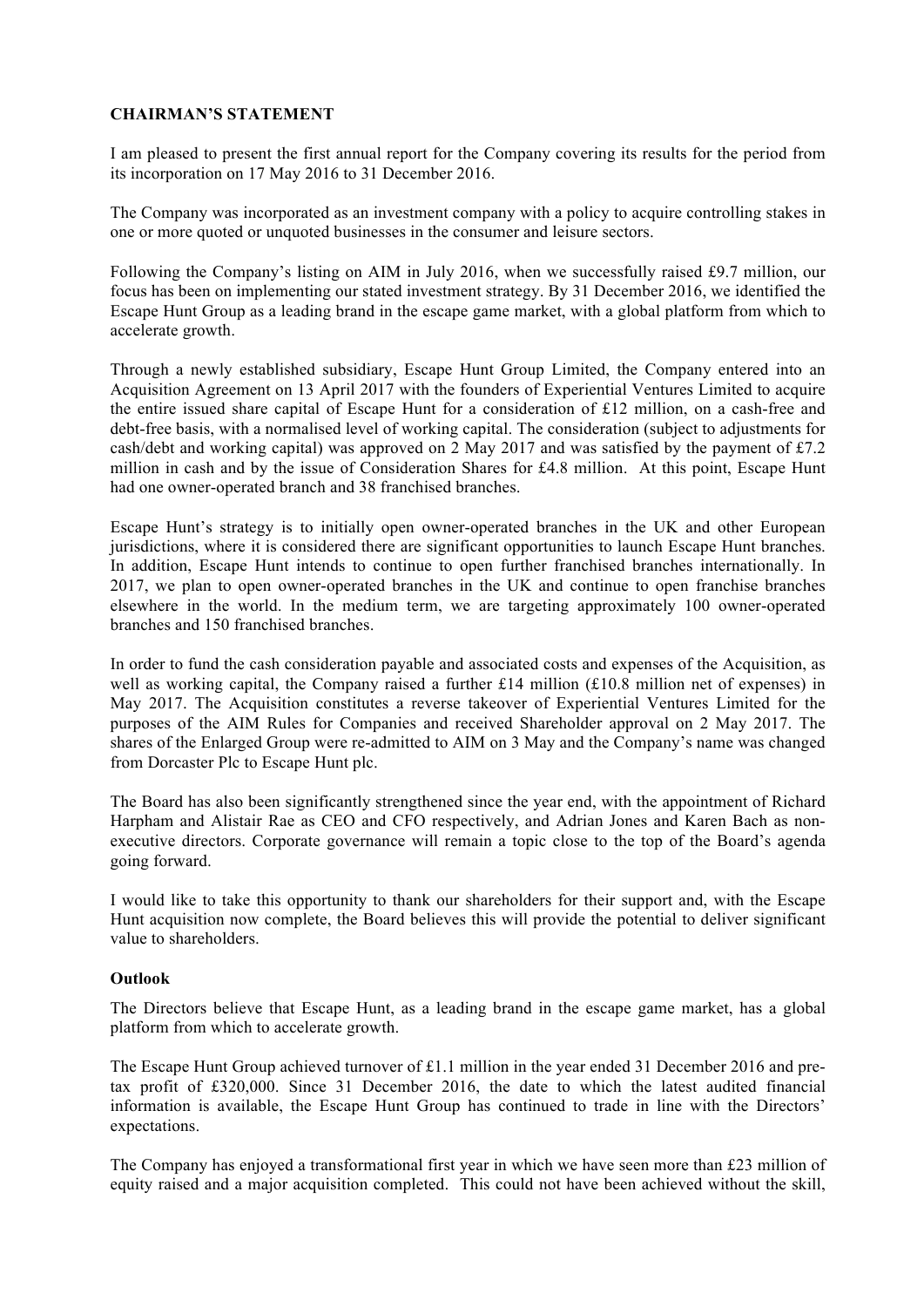passion and hard work of all of our staff and advisers. On behalf of the Board, I would like to thank them for their efforts during the year.

2017 will be an exciting but demanding year for the Company as we look to implement our growth strategy. With a strong balance sheet and talented staff, we are confident about the prospects for the Company and the Enlarged Group.

The appointment of Richard Harpham as CEO and Alistair Rae as CFO to the Board brings a wide range of experience in the sector and I warmly welcome them. I would also like to express my gratitude to Hubert van den Bergh who has made a valuable contribution in the acquisition of Experiential Ventures Limited and the associated fund raisings for the Group and Karen Jones who supported Dorcaster through its early months and who have now both stepped down.

We look forward to updating shareholders on our progress in due course.

**Richard Rose Non-Executive Chairman**

#### **STRATEGIC REPORT**

#### **Financial Results**

Dorcaster plc was formed in May 2016 to undertake one or more acquisitions of target companies in the consumer and leisure sectors. The Company was admitted to AIM, raising gross proceeds of £9.7 million by way of a placing of its shares and commenced trading on the London Stock Exchange's secondary market for listed securities on 8 July 2016. During this period to 31<sup>st</sup> December 2016, the Company has not traded but in November 2016, entered into an exclusivity agreement to negotiate for the acquisition of the entire issued share capital of Experiential Ventures Limited ("Escape Hunt"), a leading global provider of live escape-the-room and exit-game experiences.

The acquisition of the Escape Hunt was successfully concluded in May 2017 for an agreed consideration of £12 million, payable by way of a cash payment of £7.2 million and the issue of shares to the former owners of Escape Hunt of £4.8 million. We successfully raised a further £14 million to fund the cash consideration and to provide further capital to fund expansion of the Escape Hunt business.

The loss for the period to 31 December 2016 was £1.61 million. There were no revenues and the majority of the loss related to expenditure on the Company's admission to AIM, due diligence costs in reviewing potential acquisitions and preliminary costs in connection with the acquisition of the Escape Hunt Group.

As a result of these initial losses, there is no tax charge for the period.

The loss per share was 18.75 pence.

The Company's cash balances at the end of 2016 totalled £7.9 million.

The Directors are now looking to implement the growth plans for the Escape Hunt operation and will build infrastructure to support the Enlarged Group's long-term growth plans whilst keeping day-to-day overhead costs under control.

Following the acquisition, the Enlarged Group has 24 staff (including Directors) and it is expected this will grow as the Company's footprint widens.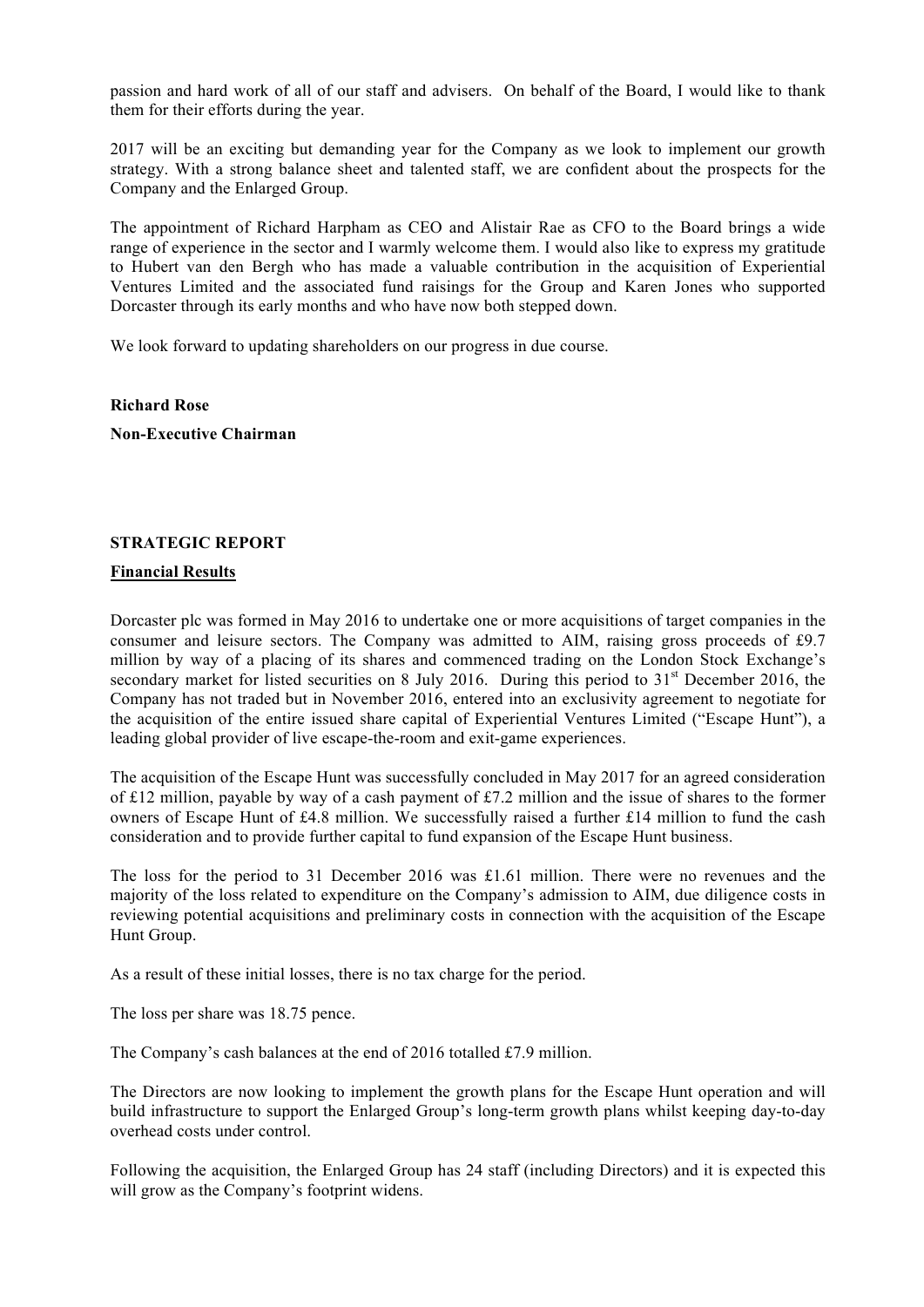# *Key Performance Indicators*

The Directors have identified the following key performance indicators ('KPIs') that the Company will track over 2017 and into future years. These will be refined and augmented as the Group's business matures:

- Numbers of owner-operated branches
- Numbers of franchised branches
- EBITDA for the Group
- Payback by site

The Company's systems track performance on a monthly basis. These statistics provide an early and reliable indicator of current performance. Profitability of the business, with its relatively low fixed cost base, is managed primarily via a review of revenue and margins. Working capital is reviewed by measures of absolute amounts and debtor days.

## *Principal Risks and Uncertainties*

The Directors consider that the principal risks and uncertainties facing the Group and a summary of the key measures taken to mitigate those risks are as follows:

## *Financial risks*

The effective management of its financial exposures is central to preserving the Company and Group's profitability. The Group is exposed to financial market risks and may be impacted negatively by fluctuations in foreign exchange and interest rates, including as a result of the recent UK referendum, which create volatility in the Group's results to the extent that they are not effectively hedged.

The Group's finance team provides support to management to ensure accurate financial reporting and tracking of our business performance. Reporting on financial performance is provided on a monthly basis to senior management and the Board.

The Group continually invests in the improvement of its systems and processes in order to ensure sound financial management and reporting.

The Group plans to adopt a formal treasury policy which will be reviewed and approved by the Audit Committee on an annual basis. The treasury policy will cover all areas of treasury risk including foreign exchange, interest rate, counterparty and liquidity.

## *Roll-out of owner-operated sites*

The Escape Hunt Group plans to pursue further owner-operated site openings which offer the Enlarged Group growth opportunities. The Escape Hunt Group currently plans to expand at a rapid rate, opening new owner-operated sites in the UK and elsewhere. However, there is no guarantee that the Escape Hunt Group will be able to locate or secure a sufficient number of appropriate sites to meet its growth and financial targets. It is also possible each site may take some time from its opening date to reach profitable operating levels due to inefficiencies typically associated with new sites, including lack of awareness, competition, the need to hire and train sufficient staff and other factors. In addition, the move from a predominantly franchised model to an owner-operated site roll-out is a new strategy and there will be risks inherent in the adoption of a new strategy, including the fact that the Enlarged Group will be managing a number of site opening processes from site selection and acquisition, through to fitout, employment of staff and launch, which it has not done to date. Equally, as the owner-operated estate increases, the Enlarged Group's head office and central support functions will need to be developed and grow so as to be able to support an owner operated branch network, which it has not done to date. This future growth could place significant demands on the Enlarged Group's operational and financial infrastructure.

A delay in establishing fully operative and efficient owner-operated sites may affect growth of the Enlarged Group's revenue and profits which could materially adversely impact the Enlarged Group's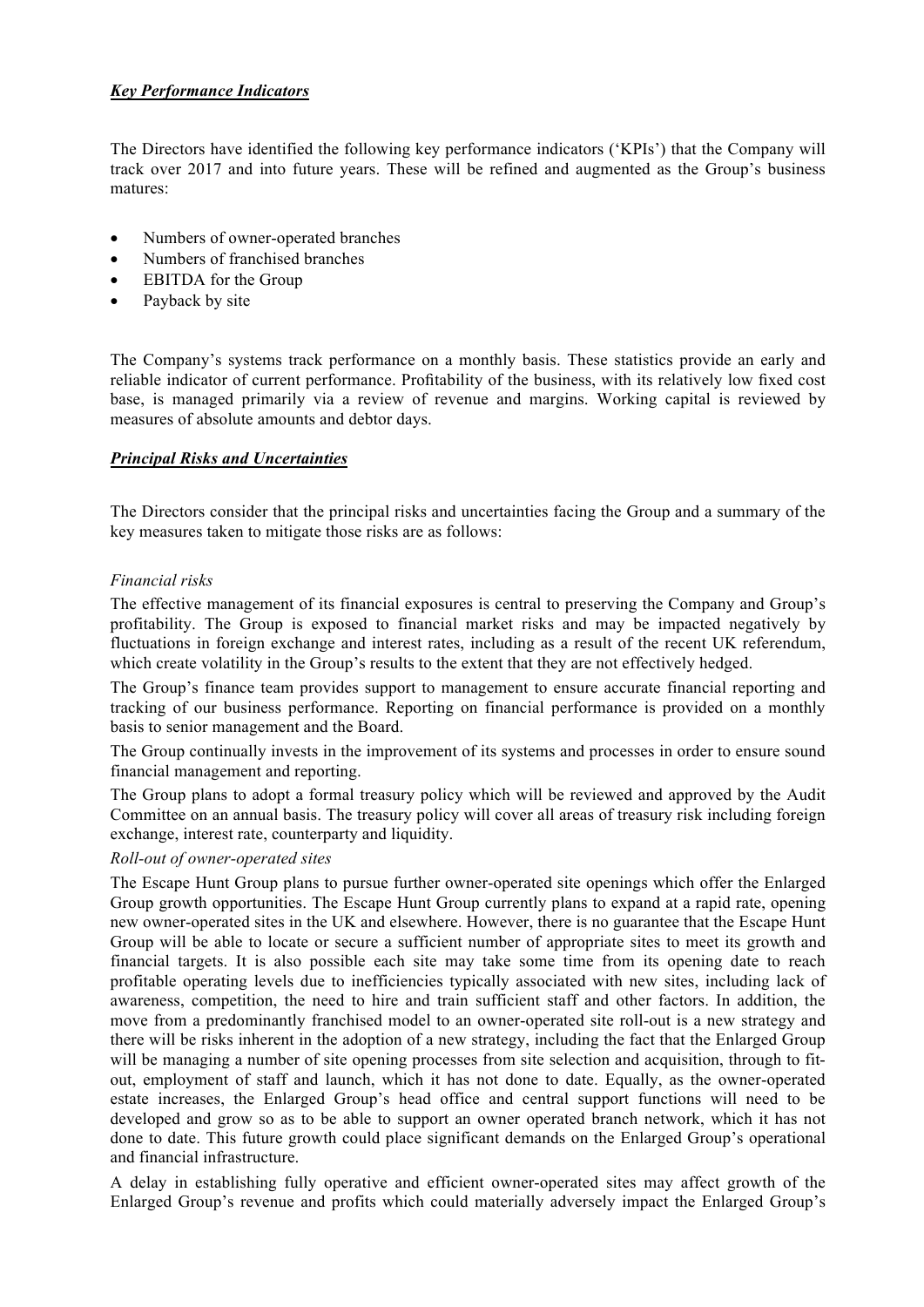business, results of operations and financial performance and could have an adverse effect on the share price.

#### *Roll-out of franchise sites*

The Escape Hunt Group intends to pursue further franchise site openings which offer the Enlarged Group growth opportunities. The Escape Hunt Group currently plans to continue to open new franchise sites around the world. The Company cannot guarantee that the Escape Hunt Group will be able to achieve its franchise expansion goals or that the new sites will generate the expected levels of revenue and therefore revenue share. This may adversely impact on the Enlarged Group's ability to increase turnover.

## *The Enlarged Group is an early-stage, fast growth company, transitioning its corporate governance and financial management controls*

The Escape Hunt Group has been an owner-operated company, experiencing fast-growth in a number of different jurisdictions. As a result of these circumstances, the internal governance, controls and facilities remain somewhat under-developed in the context of the growth of the Escape Hunt Group.

In addition, the Escape Hunt Group previously had no external financial reporting requirements. Therefore, the governance and financial controls existing within the Escape Hunt Group were not of the same breadth or depth as would be expected from a company which was required to report externally or is a subsidiary of an AIM quoted company.

As part of the preparation for the Acquisition, improvements have been made to the internal controls and governance of the Escape Hunt Group (including the adoption of an anti-bribery and corruption policy) to enable the Enlarged Group to meet its ongoing obligations as an AIM quoted company. Going forward, the Directors will continue to review and enhance the Enlarged Group's governance, procedures and policies as it implements its growth strategy, and will actively monitor and respond to maintain and develop systems and practices that are appropriate for the Enlarged Group.

#### *The escape game market has low barriers to entry therefore the threat of new entrants is high*

A single site or a small number of sites offering an escape game experience would be relatively simple for a new entrant to establish. The barriers to entry for such competition is low and there is a risk that such entrants could dilute the market place or adversely impact the consumer's perception of escape game experiences in the event that the quality of experience offered by these new entrants was poor or at worst, attracted negative publicity related to the health and safety of participants in escape room games. The escape game experience market is in its infancy and consumer perceptions may be more easily influenced by a poor quality offering or negative publicity due to their limited experience which in turn could negatively impact on the perception of the Enlarged Group's business and could adversely affect profitability and results of operations.

The Enlarged Group's strategy is to develop an international, quality escape room experience and the Directors believe the barriers to entry for new global entrants adopting the same strategy are higher than a single-site opening due the complexities of managing international operations. However, there is a risk that established corporations in the leisure market, who have the capital and resources to compete with the Enlarged Group's business, may wish to enter the escape room market.

#### *The market is immature and therefore forecast growth and application of regulation is unpredictable*

The market for escape game experiences is immature and growth will be characterised by changes in consumer needs and expectations, continued evolution in technology and increased competition. If the Enlarged Group fails to develop new offerings or modify or improve existing offerings in a timely and cost-effective manner in response to these changes in technology, consumer demands and expectations, competition or product introductions, the Enlarged Group's business, results of operations and financial condition may be adversely affected.

Changing trends could impact on the Enlarged Group's revenues and profits as well as the Enlarged Group's goodwill. Whilst the Directors and Proposed Directors believe that the Enlarged Group's own game designs have longevity and, therefore, the potential to deliver substantial growth in sales, there can be no guarantee that they will evolve to fulfil this potential. The Enlarged Group will also need to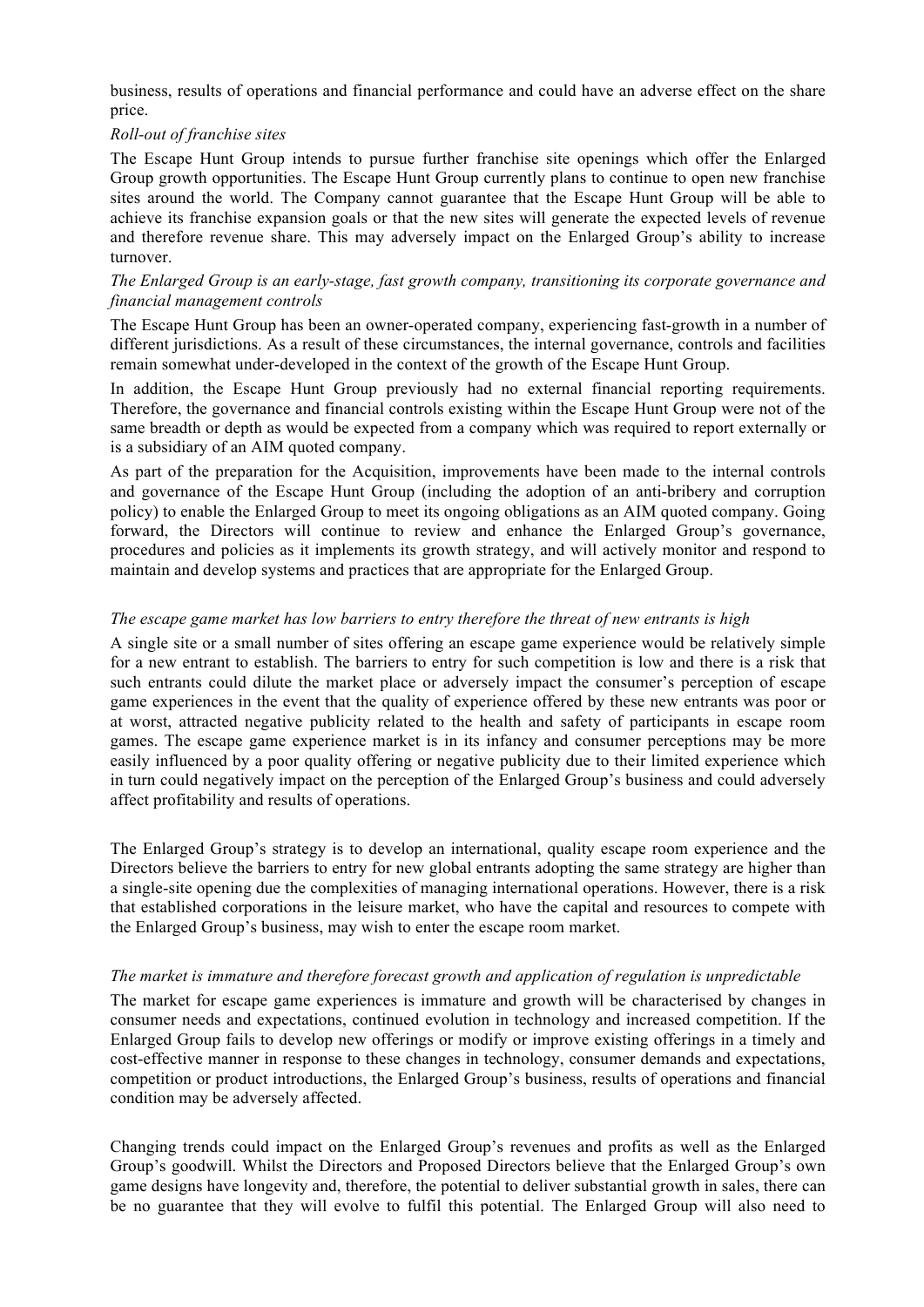innovate and create new escape the room experiences which are market leading, this is not only the number of new experiences which are created but the quality and reflection of consumer tastes in the experiences. If the Group fails to anticipate, identify or react swiftly to changes in consumer preferences then this could result in lower sales, margins and profits.

## *The Enlarged Group's owner-operated sites will be leased. Increases in rental payments or the early termination of any of Enlarged Group's leases, or the failure to renew or extend the terms of any of Enlarged Group's leases could adversely affect the Enlarged Group's profitability*

The Enlarged Group's operating performance depends in part on its ability to secure and retain leases in desired locations at rents it believes to be reasonable. The leases for the Enlarged Group's new owneroperated sites may generally require that their annual rent be reviewed on an "upwards-only" basis. The annual rent for the premises then becomes the greater of such open market rental value and the previous contractually agreed rent. As a result, the Enlarged Group would be unable to predict or control the amount of any future increases in its rental costs arising from the review of rents it pays for its sites and would be unable to benefit from any decline in the open market rental value of its sites. Any substantial increase in the business rates or rent paid by the Enlarged Group on its owner-operated sites or the early termination of any of its leases could adversely affect the Enlarged Group's business, financial and other conditions, profitability and results of operations.

The Enlarged Group will analyse the suitability of any new sites prior to opening, however this is not a guarantee that any new site will be a success. If a site is not successful the Enlarged Group may need to cease its operations on site and seek to assign or sub-let the premises. However, suitable tenants may not be found and any lease may have restrictions on assignment or subletting which may mean that this is either prevented or delayed. A failure to find tenants and/or a prohibition or delay in assigning or subletting unsuccessful sites which will result in the Enlarged Group paying rent and satisfying the tenant's obligations under the lease of a site which it is not operational and rental costs being higher than necessary.

## *Performance of franchisees*

The Enlarged Group depends, in large part, on the Escape Hunt brand. The vast majority of sites are owned and operated by franchisees who are responsible for delivering the high standards of the Escape Hunt brand to consumers. Whilst franchisees are required to operate within the Enlarged Group's standards for site operation, they are given a degree of autonomy to ensure they operate in a way that suits their local area. The Escape Hunt Group provides that franchisees must adhere to strict quality, safety and image regulations that the Escape Hunt Group promotes through the implementation of training and careful monitoring, funded by both the franchisees and the Escape Hunt Group, and through appraisals. Despite these controls and absent a decision to remove such franchisees from its business, the Enlarged Group may be unable to prevent its franchisees from operating outside of the Enlarged Group's operational regulations, franchise manual and business model.

The failure of a franchisee, and in particular, the failure of a material franchisee responsible for the management of a significant number of sites, to operate within the Enlarged Group's operational regulations, franchise manual and business model in relation to matters such as the appearance of the franchised site, the training of staff or adhering to guidelines as to the content of escape games, could damage the Enlarged Group's reputation and adversely impact on the overall financial performance of the Enlarged Group.

The Board has responded to these risks by appointing directors with the appropriate skills and experience and by identifying KPIs that will show how well these risks are being managed.

## **Corporate Responsibility**

The Company takes its responsibilities as a corporate citizen seriously. The Board's primary goal is to create shareholder value but in a responsible way which serves all stakeholders.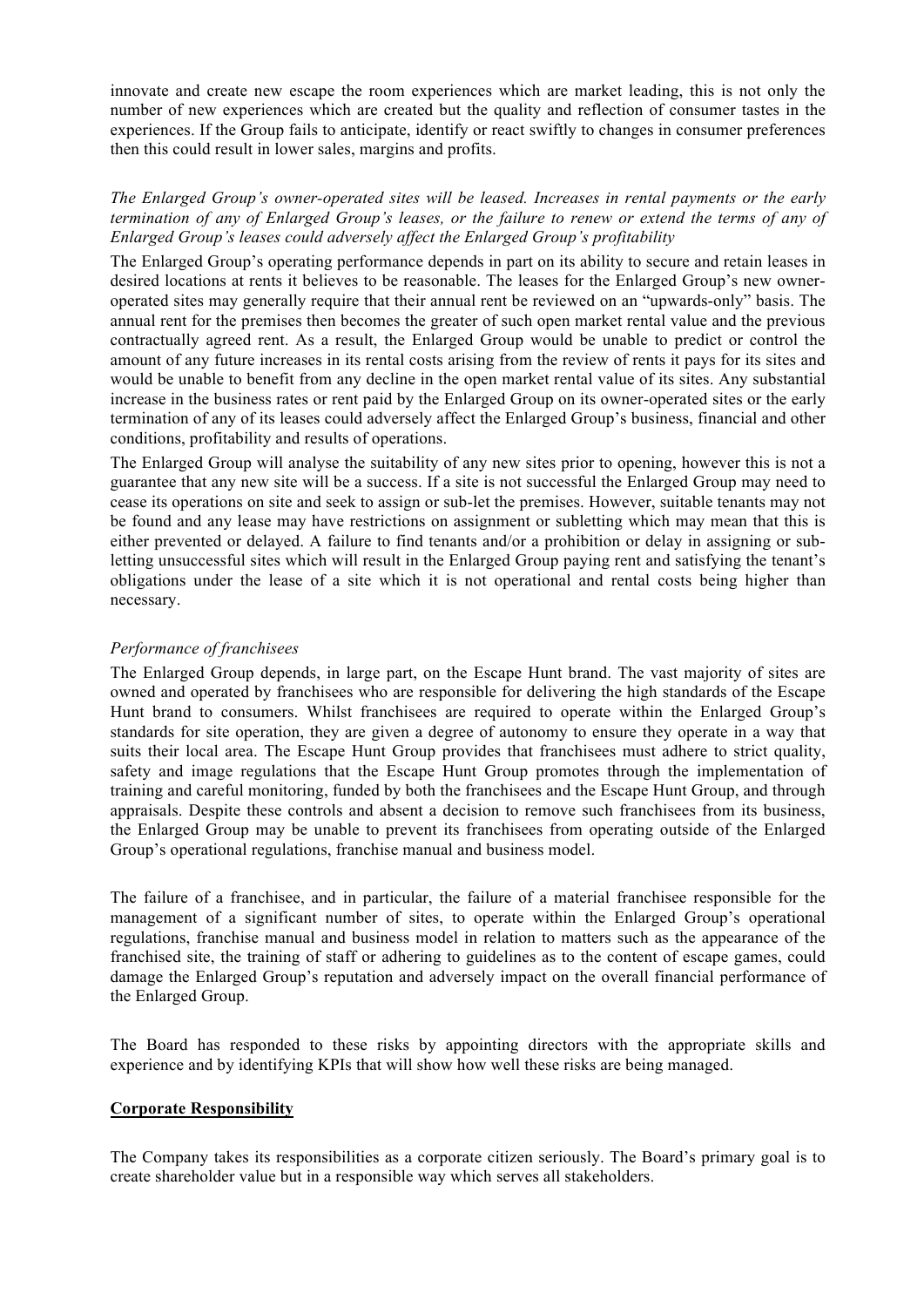# **Governance**

The Board considers sound governance as a critical component of the Group's success and the highest priority. The Company has an effective and engaged Board, with a strong non-executive presence from diverse backgrounds and well-functioning governance committees. Through the Group's compensation policies and variable components of employee remuneration, the Remuneration Committee of the Board seeks to ensure that the Company's values are reinforced in employee behaviour and assists in more effective risk management.

## **Employees and their development**

The Company is dependent upon the qualities and skills of its employees and the commitment of its people play a major role in the Group's business success. The Company invests in training and developing its staff through internally arranged knowledge sharing events and through external courses.

Employees' performance is aligned to the Group's goals through an annual performance review process and via incentive programmes. The Group provides employees with information about its activities through regular briefings and other media. The Group operates a number of bonus and sales commission schemes and a share option scheme operated at the discretion of the Remuneration Committee.

## **Diversity and inclusion**

The Group does not discriminate on the grounds of age, gender, nationality, ethnic or racial origin, nonjob-related-disability, sexual orientation or marital status. The Group gives due consideration to all applications and provides training and the opportunity for career development wherever possible. The Board does not support discrimination of any form, positive or negative, and all appointments are based solely on merit.

# **Health and safety**

The Group endeavours to ensure that the working environment is safe and healthy and conducive to the wellbeing of employees who are able to balance work and family commitments. The Group has a Health and Safety at Work policy which is reviewed regularly by the Board. The Group is committed to the health and safety of its employees, clients, sub-contractors and others who may be affected by the Group's activities. The Group provides the information, instruction, training and supervision necessary to ensure that employees are able to discharge their duties effectively. The Health and Safety procedures used by the Group ensure compliance with all applicable legal and regulatory requirements as well as its own internal standards.

## **Growth Strategy and Outlook**

The Group's near-term goals are to extend the roll-out of our owner operated and franchise sites, diversify our product offering and build on the success achieved by the Escape Hunt brand.

The Company has successfully completed two fundraisings in the first year and is building a talented team to implement its growth plans.

The management team will continue to launch new games and other products to meet the changing demands of the global customer base. They will continue to target markets with high growth potential and develop bespoke solutions.

Investment in Escape Hunt's brand is vital and marketing activities will seek to strengthen further the Company's brand awareness. Significant progress has been achieved and the management is confident that they can meet the challenges that lie ahead in 2017 and beyond.

## **Richard Harpham**

**Chief Executive Officer**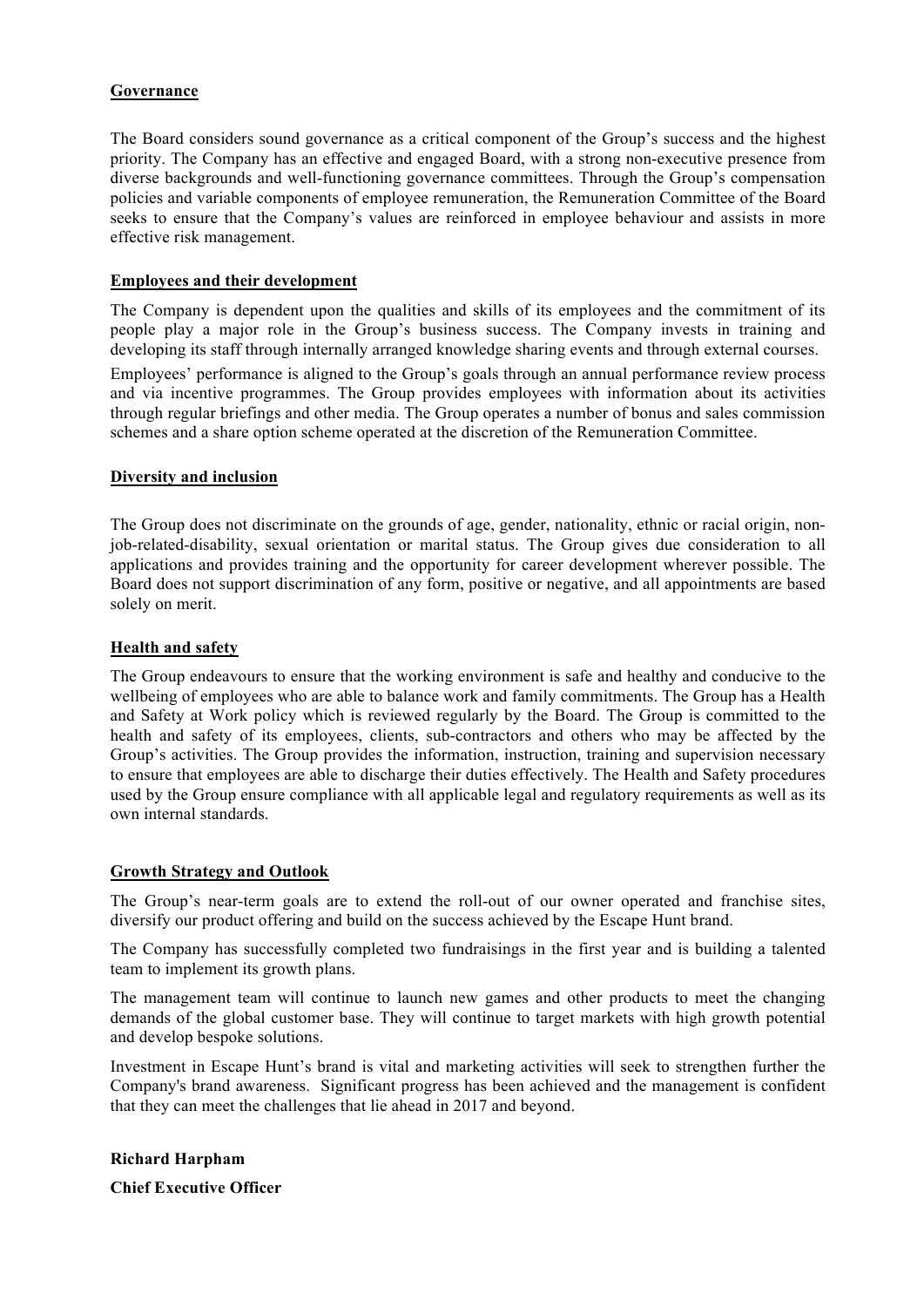# **DIRECTORS REPORT FOR THE PERIOD ENDED 31 DECEMBER 2016**

The Directors present their first report on the Company, together with the audited financial statements of the Company for the period from 17 May 2016 to 31 December 2016. The Company was incorporated on 17 May 2016 but has changed its accounting date to 31 December 2016.

# *Principal activities*

The Company was formed to undertake acquisitions in the consumer and leisure sectors. Following the acquisition of the Escape Hunt Group in May 2017, the principal activities of the Enlarged Group have been that of operating and developing a network of franchised, licensed and owner-operated branches and offsite "escape the room" type games.

# *Cautionary statement*

The review of the business and its future development in the Strategic Report has been prepared solely to provide additional information to shareholders to assess the Company's strategies and the potential for these strategies to succeed. It should not be relied on by any other party for any other purpose. The review contains forward looking statements which are made by the Directors in good faith based on information available to them up to the time of the approval of the reports and should be treated with caution due to the inherent uncertainties associated with such statements

# *Results and dividends*

Given the nature of the business and its growth strategy, it is unlikely that the Board will recommend a dividend in the next few years. The Directors believe the Company should seek to re-invest profits to fund the Company's growth strategy over the medium term.

# *Business review and future developments*

Details of the business activities and developments made during the period can be found in the Strategic Report and in Note 1 to the Financial Statements respectively.

## *Disclosure of information to auditor*

The Directors who held office at the date of approval of this Directors' report confirm that, so far as they are each aware, there is no relevant audit information of which the Company's auditor is unaware; and each director has taken all the steps that he/ she ought to have taken as a director to make himself/ herself aware of any relevant audit information and to establish that the Company's auditor is aware of that information.

## *Financial instruments and risk management*

Disclosures regarding financial instruments are provided within the Strategic Report and Note 16 to the Financial Statements.

## *Capital structure and issue of shares*

Details of the Company's share capital, together with details of the movements during the period are set out in Note 11 to the Financial Statements. The Company has one class of ordinary share which carry no right to fixed income.

## *Post balance sheet events*

In May 2017, the Company completed the acquisition of Experiential Ventures Limited and raised £14 million via an issue of new shares to fund the acquisition, provide working capital and to support its growth plans. The Company also completed a share buy-back from two Directors. The acquisition constituted a reverse takeover for AIM purposes and the enlarged share capital of the Company was readmitted to AIM on 3 May 2017. Full details are disclosed in Note 20 to the Financial Statements.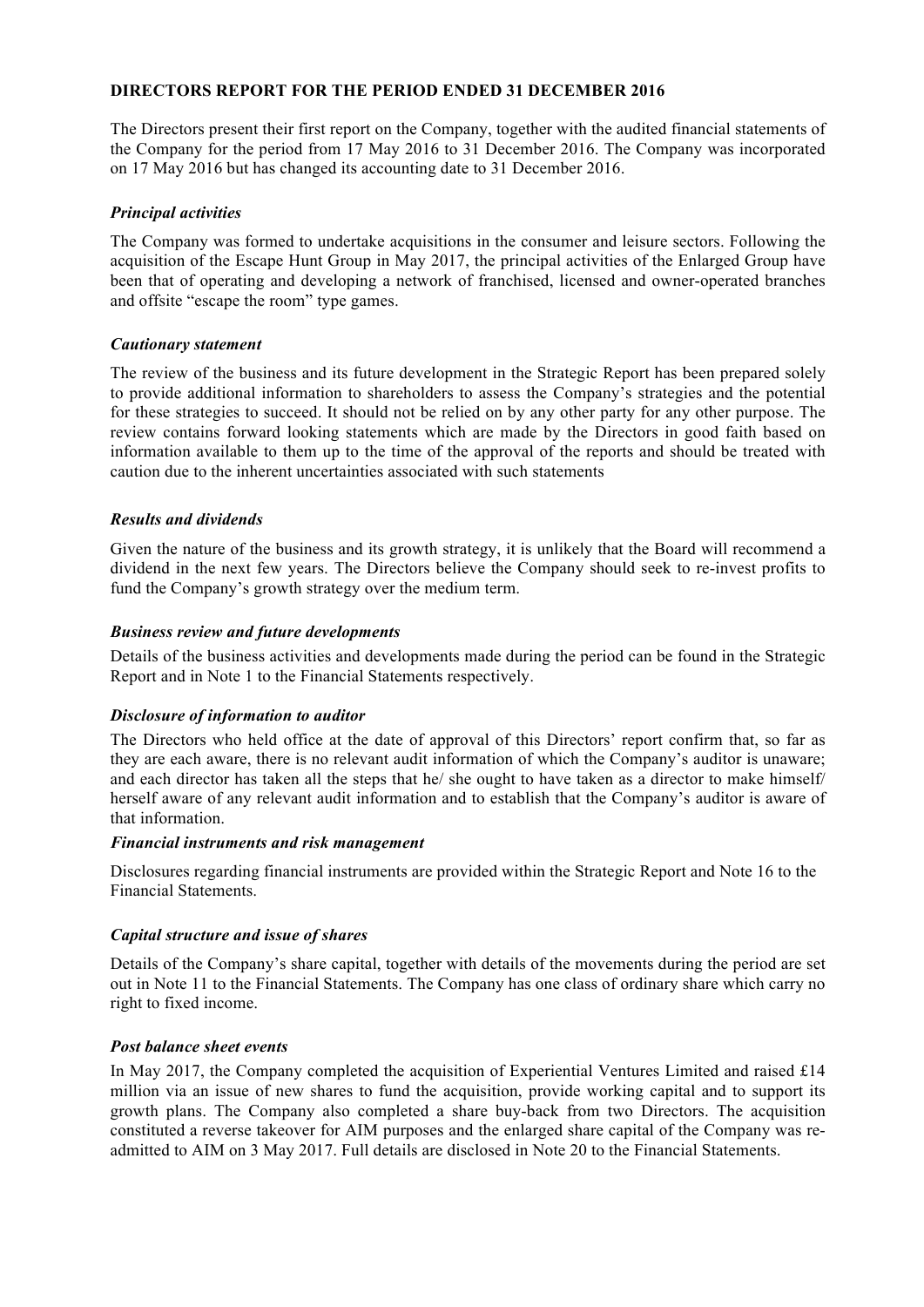# *Directors*

The Directors of the Company who have served during the period and at the date of this report are:

| <b>Director</b>      | Role                               | Date of<br>appointment | <b>Board</b><br>Committee |
|----------------------|------------------------------------|------------------------|---------------------------|
| <b>Richard Rose</b>  | Independent Non-Executive Chairman | 25/5/2016              | N, A, R                   |
| Richard Harpham      | Chief Executive Officer            | 25/5/2017              |                           |
| Alistair Rae         | <b>Chief Finance Officer</b>       | 3/5/2017               |                           |
| <b>Adrian Jones</b>  | Non-Executive Director             | 3/5/2017               |                           |
| Karen Bach           | Independent Non-Executive Director | 3/5/2017               | N, A, R                   |
| Hubert van den Bergh | Non-Executive Director             | $25/5/2016*$           |                           |
| Karen Jones          | Non-Executive Director             | $25\frac{15}{2016**}$  |                           |
| Stephen Chadwick     | Non-Executive Director             | 17/5/2016***           |                           |

Richard Harpham was first appointed on 25 May 2015 and resigned on 15 June 2016. He was subsequently re-appointed on 3 May 2017.

\*: Resigned 3 May 2017

\*\*: Resigned 12 April 2017

\*\*\*: Resigned 25 May 2016

Board Committee abbreviations are as follows:  $N =$  Nomination Committee;  $A =$  Audit Committee;  $R =$ Remuneration Committee

The Board comprises two executive and three non-executive directors.

#### *Richard Rose, Independent Non-Executive Chairman*

Richard has a wealth of experience chairing high profile boards. He has been Non-Executive Chairman of Watchstone Group plc since May 2015, Crawshaw Group plc since 2006 and Anpario plc since 2005. Previously he has held a number of positions in organisations such as AC Electrical Wholesale, where he was Chairman from 2003 to 2006 and Whittard of Chelsea plc, where he was Chief Executive Officer and then Executive Chairman from 2004 to 2006. In accordance with best practice under the UK Corporate Governance Code, he stepped down as Non-Executive Chairman of Booker Group plc in July 2015 having served three terms of three years each. In July 2016, Richard retired as Chairman of AO World plc after eight years. Richard is also Non-Executive Chairman of CurrencyFair Limited.

Richard is a member of the Remuneration Committee, the Audit Committee and the Nomination Committee of the Company.

## *Richard Harpham, Chief Executive Officer*

Richard joined Escape Hunt as the CEO on 3 May, but was working closely with the management team during the period of the due diligence process. Richard's prior role was with Harris + Hoole, having been Chief Financial Officer and then Managing Director, responsible for its turnaround. Before this Richard spent over four years at Pret A Manger as Global Head of Strategy. Richard has also held a number of strategic and financial positions at companies including Constellation Brands, Shire Pharmaceuticals and Fujitsu Siemens Computers.

*Alistair Rae, Chief Financial Officer*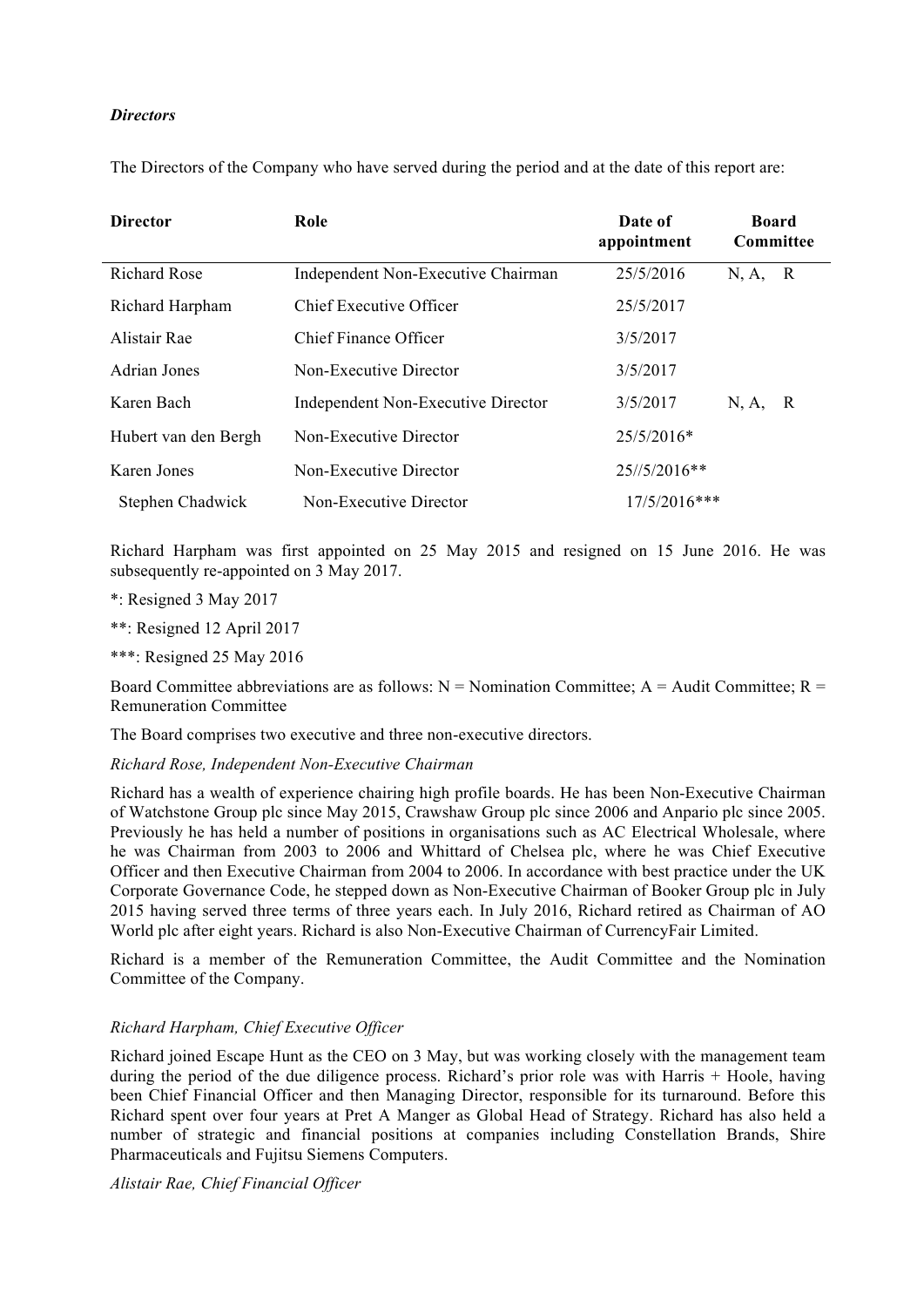Alistair qualified as a chartered accountant at KPMG. Since then, he has worked in financial services firms including Touche Ross, Cazenove & Co. and HSBC. In addition, he has held financial, strategic and executive roles at Jarvis PLC where he was the CFO appointed to handle their financial restructuring, Imagelinx plc, Simigon Ltd and Refresh Group Ltd and a number of other private and quoted companies.

## *Adrian Jones, Non-Executive Director*

Adrian has served as a non-executive director of Escape Hunt since its incorporation in 2014 and has advised Paul Bartosik, the Escape Hunt founder, on the international expansion and day-to-day operations of the business. Early in his career, Adrian was the creator of WinMail, a leading email product in the early 1990s. Subsequently he has founded or managed multiple IT, sports and media companies. Adrian is the founder and executive director of the Witness Collection, one of the largest collections of Vietnamese art in the world.

## *Karen Bach, Independent Non-Executive Director*

Karen is an entrepreneur and non-executive director with strong technology, international and transactional expertise. Karen was the Chief Financial Officer, growing technology businesses IXEurope Plc, ACS Plc and Kewill Plc prior to founding KalliKids.com in 2012 where she is Chief Executive Officer. Karen gained much experience internationally and in finance with blue chip multinationals including EDS France, MCI WorldCom, General Motors and Ernst & Young. Karen is also a non-executive director of IXCellerate, a Russian datacentre business, and of Amino plc, a provider of digital entertainment solutions for internet television, and has been Trustee of the eLearning Foundation (supporting technology in education) and a non-executive director of Belvoir Lettings Plc.

Karen is Chair of the Remuneration Committee, the Audit Committee and the Nomination Committee of the Company.

## *Directors' interests in shares and contracts*

Directors' interests in the shares of the Company at the date of this report are disclosed below. Directors' interests in contracts of significance to which the Company was a party during the financial period are disclosed in Note 14 to the Financial Statements.

| <b>Director</b> | <b>Ordinary shares held</b> | % held |
|-----------------|-----------------------------|--------|
|                 |                             |        |
| Richard Rose    | 37,000                      | 0.18   |
| Richard Harpham | 7,400                       | 0.04   |
| Alistair Rae    | 14,800                      | 0.07   |
| Adrian Jones    | 1,777,777                   | 8.78   |
| Karen Bach      | 7,400                       | 0.04   |

## *Substantial interests*

As at 16 June 2017, the Company has been advised of the following significant interests (greater than 3%) in its ordinary share capital:

| <b>Shareholder</b>                          | <b>Ordinary shares held</b> | % held |
|---------------------------------------------|-----------------------------|--------|
|                                             |                             |        |
| <b>Platform Securities Nominees Limited</b> | 1,876,180                   | 9.26   |
| Adrian Jones                                | 1,777,777                   | 8.78   |
| Paul Bartosik                               | 1,777,778                   | 8.78   |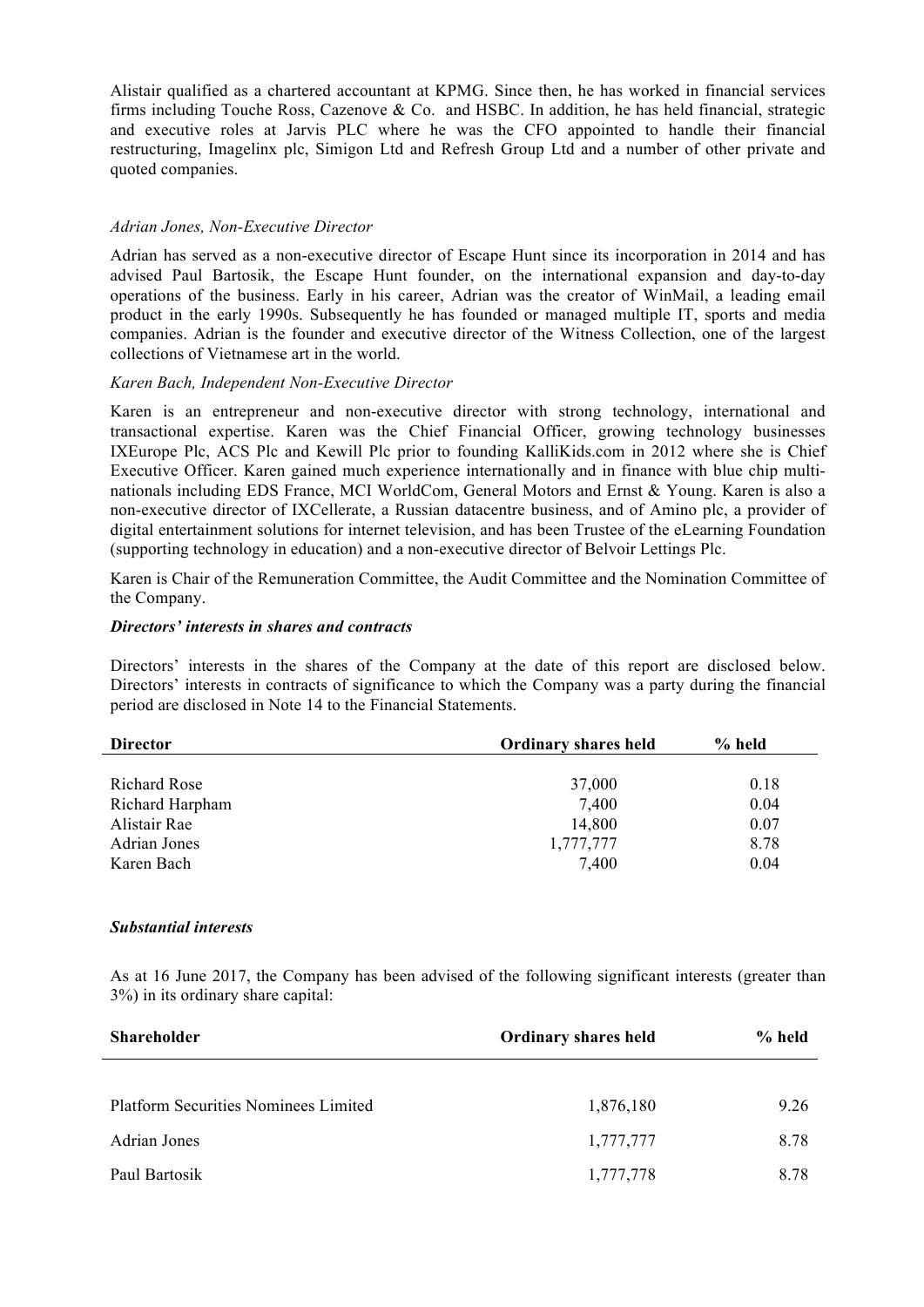| Credit Suisse Client Nominees (UK) Limited | 1,729,304 | 8.54 |
|--------------------------------------------|-----------|------|
| Nortrust Nominees Limited                  | 1,655,000 | 8.17 |
| Hanover Nominees Limited                   | 1,417,246 | 7.00 |
| Vidacos Nominees Limited                   | 1,355,000 | 6.69 |
| HSBC Global Custody Nominee (UK) Limited   | 1,066,667 | 5.27 |
| Hargreave Hale Nominees Limited            | 914,000   | 4.51 |
| The Bank of New York (Nominees) Limited    | 914,000   | 4.51 |
| Winterflood Client Nominees Limited        | 897,390   | 4.43 |
| Octopus Investments Nominees Limited       | 732,000   | 3.61 |

Except as referred to above, the Directors are not aware of any person who was interested in 3% or more of the issued share capital of the Company or could directly or indirectly, jointly or severally, exercise control.

# *Donations*

No political or charitable donations have been made in the period.

# *Independent auditors*

During the period, RSM UK Audit LLP were appointed as auditor to the Company. On 16 December 2016, the Company appointed KPMG LLP to replace RSM UK Audit LLP who resigned on the same date.

# *Annual General Meeting*

The Annual General Meeting (AGM) will be held at 10 AM on  $27<sup>th</sup>$  July 2017, at the offices of Peel Hunt. The notice of the AGM contains the full text of the resolutions to be proposed.

Signed by order of the board **Alistair Rae**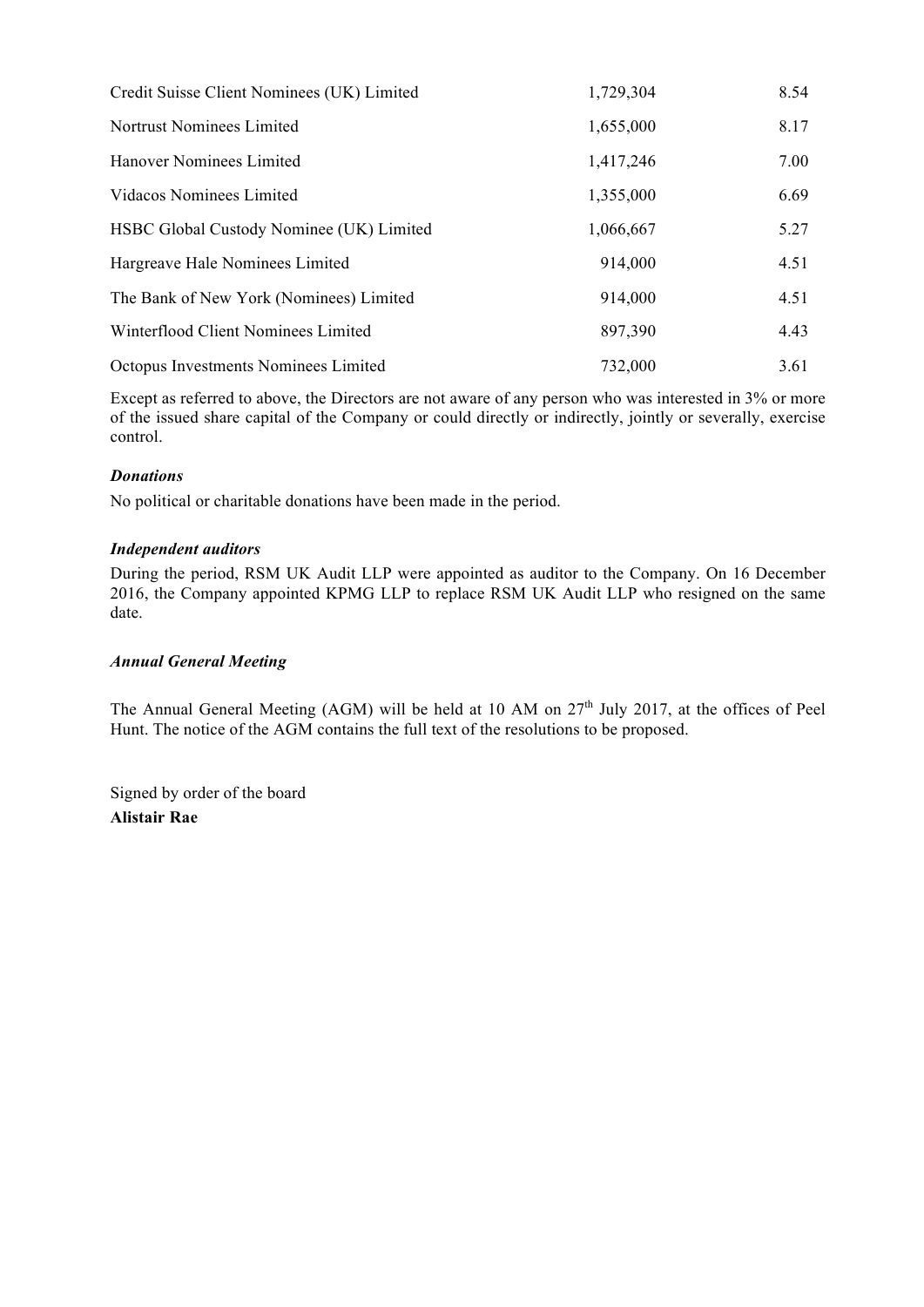#### **CORPORATE GOVERNANCE REPORT**

The Company is a public company incorporated in the UK and its ordinary shares are admitted to trading on AIM. Accordingly, the City Code applies to the Company.

The Directors support high standards of corporate governance. Accordingly, the Board will meet regularly throughout the year and all necessary information will be supplied to the board on a timely basis to enable it to discharge its duties effectively. Additionally, special meetings will take place or other arrangements will be made when Board decisions are required in advance of regular meetings.

The Board has established financial controls and reporting procedures which are considered appropriate given the size and structure of the Enlarged Group. It is the intention of the Board that these controls will be reviewed regularly in light of the future growth and development of the Enlarged Group and adjusted accordingly.

The Board recognises the value of good governance and has given due regard to the Quoted Companies Alliance ("QCA") guidelines in adopting its governance procedures, which are appropriate for a company of the size and nature of the Company.

#### *Share dealing code*

The Company has adopted a share dealing code for directors and applicable employees and the Company will take all reasonable steps to ensure compliance by its directors and applicable employees with the provisions of the Market Abuse Rules ("MAR") and of the AIM Rules for Companies relating to dealing in securities.

#### *Corporate Governance Code*

The UK Corporate Governance Code published by the Financial Reporting Council does not apply to AIM companies. However, the Directors recognise the importance of good corporate governance and will comply with the provisions of the Corporate Governance Code for Small and Mid-Size Quoted Companies ("Governance Code"), published from time to time by the QCA, to the extent that they believe it is appropriate in the light of the size, stage of development and resources of the Company.

The Directors consider each of Richard Rose and Karen Bach to be independent upon appointment and throughout their tenure.

The Board has an audit committee, remuneration committee and nomination committee with formally delegated duties and responsibilities, as described below.

## *Board of Directors*

The Board is responsible for formulating, reviewing and approving the Company's strategy, budgets and corporate actions.

The Board comprises two executive and three non-executive directors. All Directors bring a wide range of skills and international experience to the Board. The Non-Executive Directors hold meetings without the executive Directors present. The Non-Executive Chairman is primarily responsible for the working of the Board of the Company. The Chief Executive's office is primarily responsible for the running of the business and implementation of the Board's strategy and policy. The Chief Executive office is assisted in the managing of the business on a day-to-day basis by the Chief Financial Officer.

High-level strategic decisions are discussed and taken by the full Board. Investment decisions (above a de minimis level) are taken by the full Board. Operational decisions are taken by the executive directors within the framework approved in the annual financial plan and within a framework of Board-approved authorisation levels.

The Board regulations define a frame work of high-level authorities that maps the structure of delegation below Board level, as well as specifying issues which remain within the Board's preserve. The Board typically expects to meet eleven times a year to consider a formal schedule of matters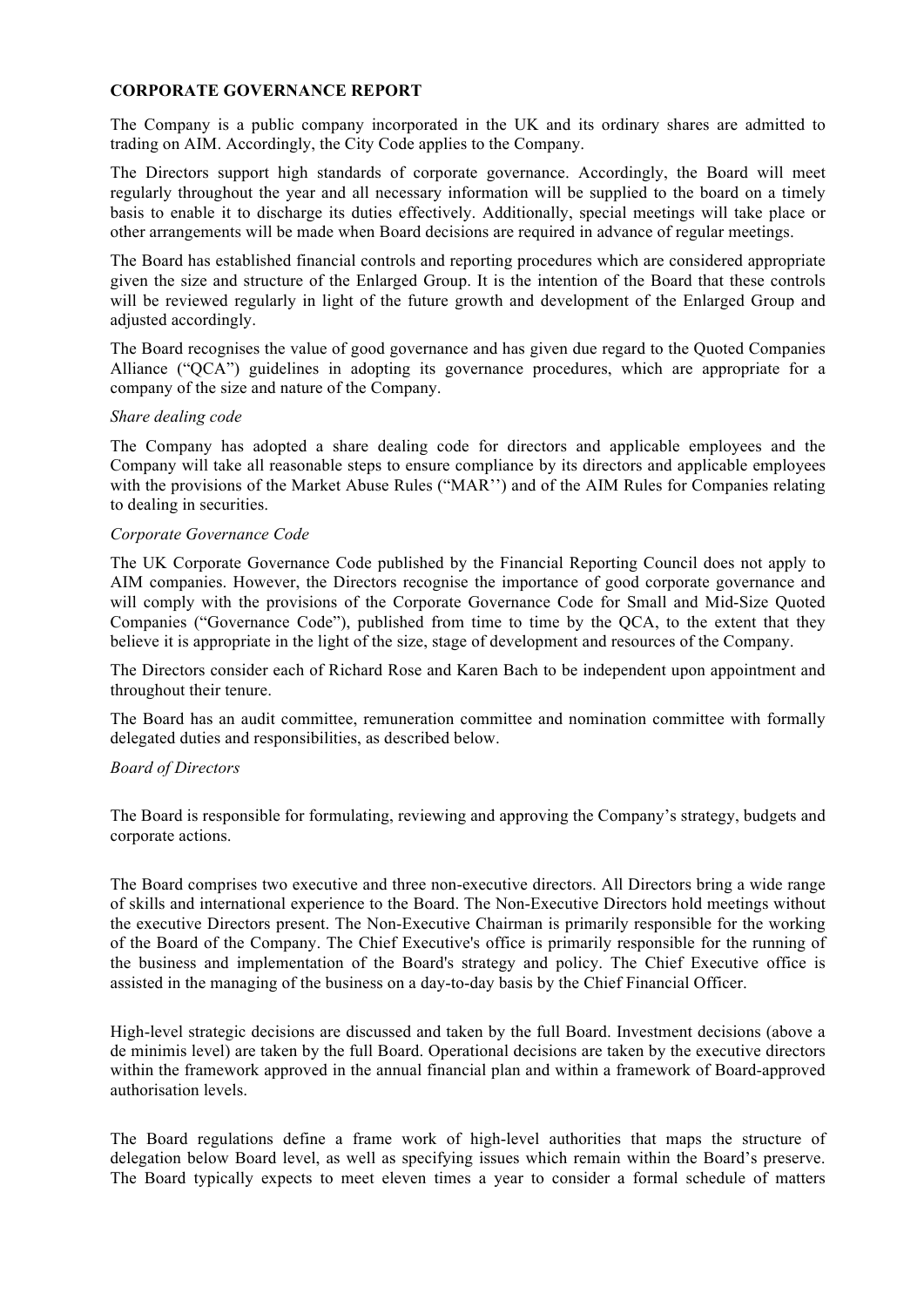including the operating performance of the business and to review the Company's financial plan and business model.

In accordance with the Company's Articles of Association, at the Annual General Meeting of the Company each Director for whom it is the third annual general meeting following the annual general meeting at which he was elected or last re-elected shall retire from office.

It is the responsibility of the Chairman and the Company Secretary to ensure that Board members receive sufficient and timely information regarding corporate and business issues to enable them to discharge their duties.

#### *Relations with shareholders*

As detailed further below, the Directors seek to build on a mutual understanding of objectives between the Company and its shareholders by meeting to discuss long term issues and receive feedback, communicating regularly throughout the year and issuing trading updates as appropriate. The Board also seeks to use the Annual General Meeting to communicate with its shareholders.

#### *Fair, balanced and understandable assessment of position and prospects*

The Board has shown its commitment to presenting fair, balanced and comprehensible assessments of the Company's position and prospects by providing comprehensive disclosures within the financial report in relation to its activities. The Board has applied the principles of good governance relating to Directors' remuneration as described below. The Board has determined that there are no specific issues which need to be brought to the attention of shareholders.

#### *Remuneration strategy*

The Company operates in a competitive market. If it is to compete successfully, it is essential that it attracts, develops and retains high quality staff. Remuneration policy has an important part to play in achieving this objective. The Company aims to offer its staff a remuneration package which is both competitive in the relevant employment market and which reflects individual performance and contribution.

## *Board Committees*

The Board maintains three standing committees, being the Audit, Remuneration and Nomination Committees. The minutes of all sub-committees are circulated for review and consideration by all relevant Directors, supplemented by oral reports from the Committee Chairmen at Board meetings.

#### *Audit Committee*

The Audit Committee was formed in May 2017 on completion of the acquisition of Experiential Ventures Limited and comprises Karen Bach who chairs the committee and Richard Rose. The Committee has held one meeting to date which was the meeting held to approve this report. Further details on the Audit Committee are provided below in the Report of the Audit Committee.

#### *Remuneration Committee*

The Remuneration Committee was formed in May 2017 on completion of the acquisition of Experiential Ventures Limited and comprises Karen Bach, who chairs the committee, and Richard Rose. The Committee has held one meeting to date. The committee adopted the arrangements for Directors' remuneration put in place upon admission. Further details on the Remuneration Committee are provided below in the Report of the Remuneration Committee.

#### *Nomination Committee*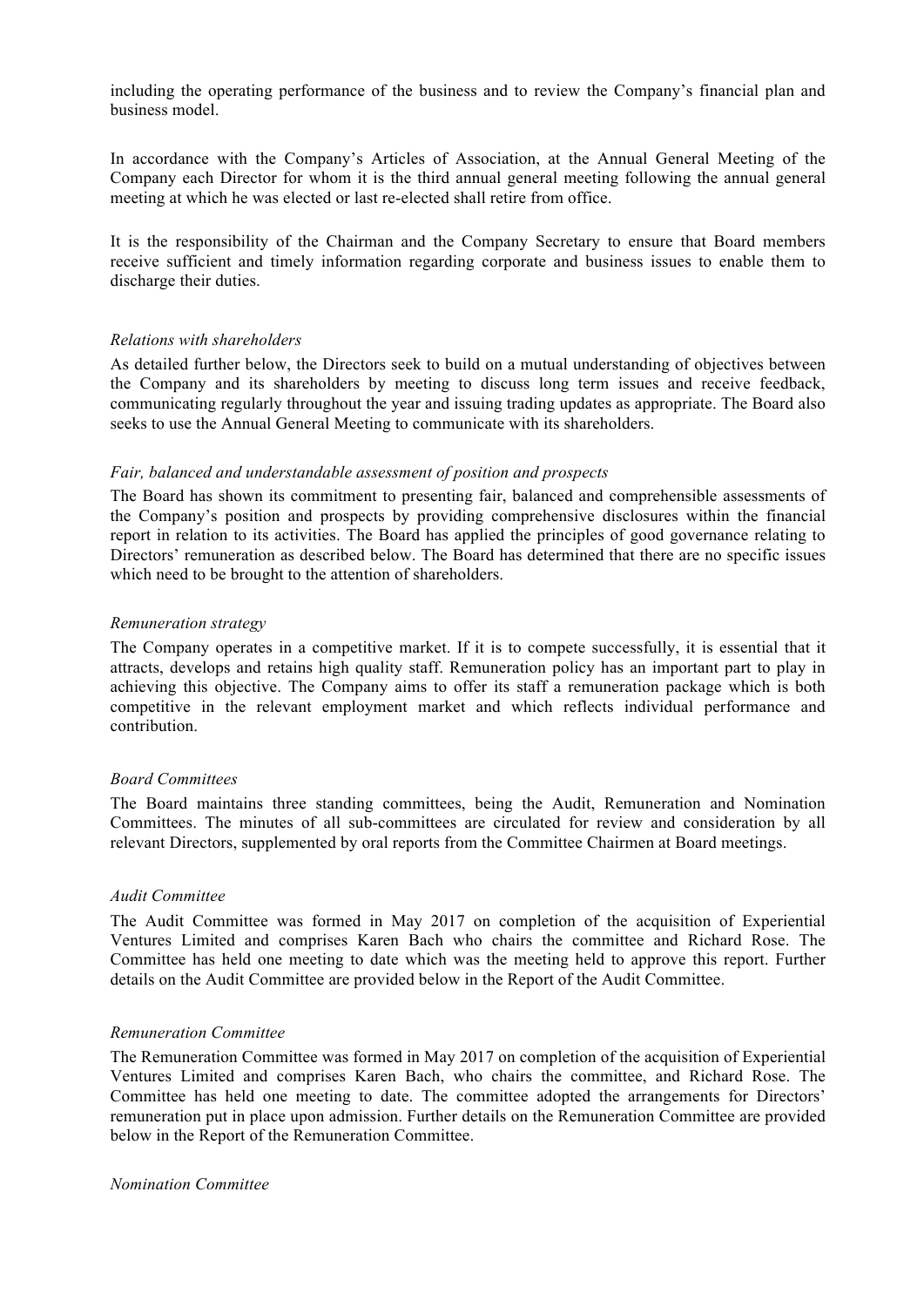The Nomination Committee was formed in May 2017 on completion of the acquisition of Experiential Ventures Limited and comprises Karen Bach who chairs the committee and Richard Rose. The Committee has held one meeting to date. No significant resolutions were made. Further details on the Nomination Committee are provided below in the Report of the Nomination Committee.

## **Report of the Audit Committee**

## *Audit Committee*

The Audit Committee has written terms of reference and provides a mechanism through which the Board can maintain the integrity of the Financial Statements of the Company and any formal announcements relating to its financial performance; to review the Company's internal financial controls and its internal control and risk management systems and to make recommendations to the Board in relation to the appointment of the external auditor, their remuneration both for audit and nonaudit work, the nature, scope and results of the audit and the cost effectiveness, independence and objectivity of the auditors. Provision is made by the Audit Committee to meet the auditors at least twice a year.

## *Internal controls*

In applying the principle that the Board should maintain a sound system of internal control to safeguard shareholders' investment and the Company's assets, the Directors recognise that they have overall responsibility for ensuring that the Company maintains systems to provide them with reasonable assurance regarding effective and efficient operations, internal control and compliance with laws and regulations and for reviewing the effectiveness of those systems. However, there are inherent limitations in any system of control and accordingly even the most effective system can provide only reasonable and not absolute assurance against material misstatement or loss, and that the system is designed to manage rather than eliminate the risk of failure to achieve the business objectives.

The Company has established procedures necessary to implement the guidance on internal control issued by the FRC Guidance on Risk Management, Internal Control and Related Financial and Business Reporting (September 2014). This includes identification, categorisation and prioritisation of critical risks within the business and allocation of responsibility to its Executives and senior managers. The key features of the internal control system are described below:

Control environment – the Company is committed to high standards of business conduct and seeks to maintain these standards across all of its operations. There are also policies in place for the reporting and resolution of suspected fraudulent activities. The Company has an appropriate organisational structure for planning, executing, controlling and monitoring business operations in order to achieve its objectives.

Risk identification – Management is responsible for the identification and evaluation of key risks applicable to their areas of business. These risks are assessed on a continual basis and may be associated with a variety of internal and external sources, including infringement of IP, sales channels, investment risk, staff retention, disruption in information systems, natural catastrophe and regulatory requirements.

Information systems – All companies in the Enlarged Group will participate in periodic operational/strategic reviews and annual plans. The Board actively monitors performance against plan. Forecasts and operational results are consolidated and presented to the Board on a regular basis. Through these mechanisms, performance is continually monitored, risks identified in a timely manner, their financial implications assessed, control procedures re-evaluated and corrective actions agreed and implemented.

Main control procedures – the Company has implemented control procedures designed to ensure complete and accurate accounting for financial transactions and to limit the exposure to loss of assets and fraud. Measures taken include segregation of duties and reviews by management.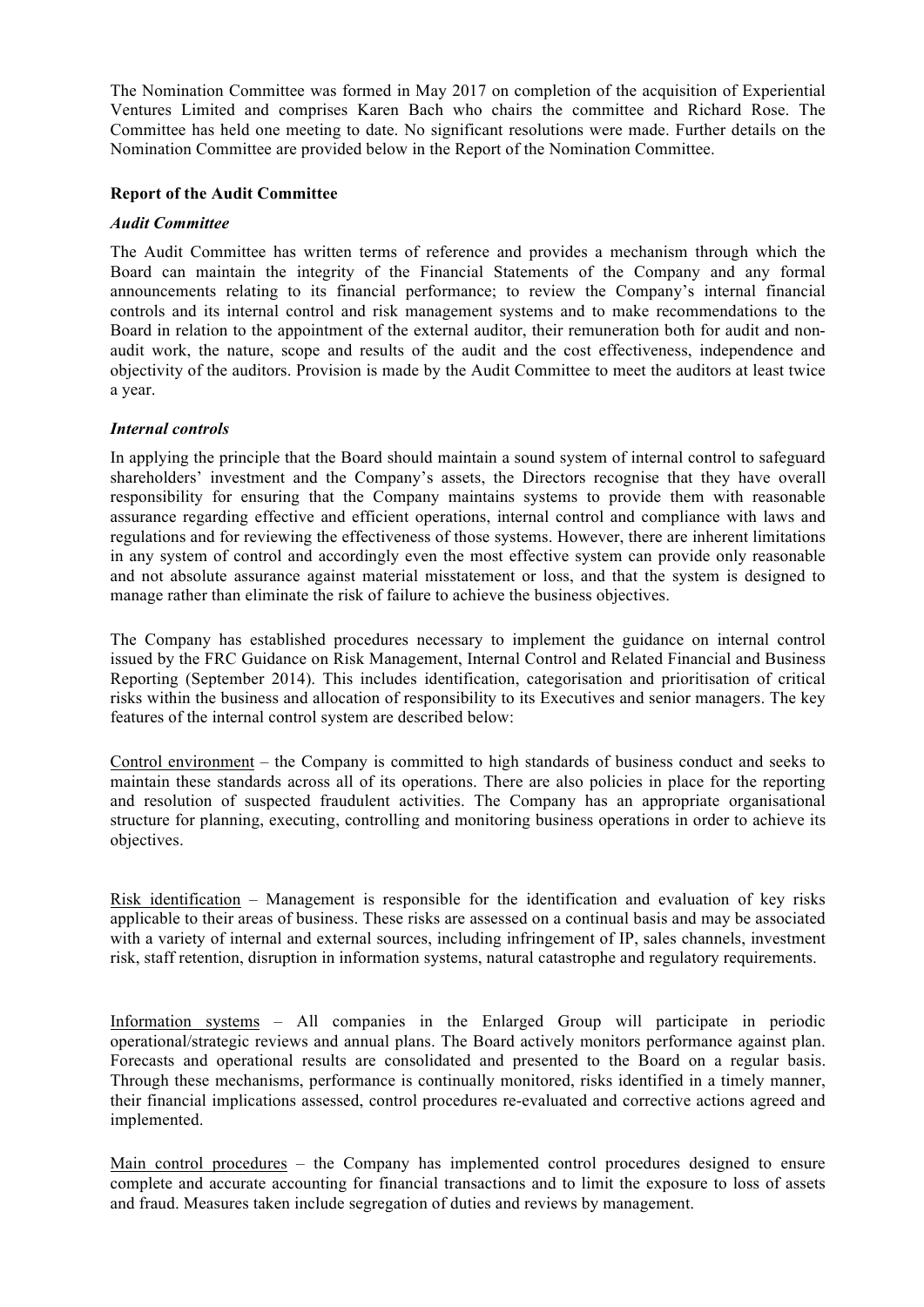Monitoring and corrective action – There are clear and consistent procedures in place for monitoring the system of internal financial controls.

Following the Audit Committee's recommendation, the Board considers the internal control system to be adequate for the Company. The auditors have provided services in relation to the annual audit, advice and compliance work in relation to taxation and other advisory work during the period in connection with the acquisition of Escape Hunt. The Audit Committee reviews the scope and scale of the non-audit services undertaken by the auditors in order to ensure that their independence and objectivity is safeguarded. In the period before the acquisition, the business was simple and the control environment reflected this. The Directors recognise the acquisition increases this complexity and they continue to review the internal control system to ensure it responds to this change.

# **Report of the Remuneration Committee**

The Remuneration Committee monitors the remuneration policies of the Company to ensure that they are consistent with its business objectives. Its terms of reference include the recommendation and execution of policy on Director and executive management remuneration and for reporting decisions made to the Board. The Committee determines the individual remuneration package of the executive management of the Board.

During the period, the Company was engaged in the targeting of potential acquisitions and the Directors at that time were performing roles that did not attract remuneration; however certain amounts were billable in respect of consulting services as disclosed in Note 14.

The Remuneration Committee recognises that incentivisation of staff is a key issue for the Company, which depends on the skill of its people for its success. The Remuneration Committee seeks to incentivise employees by linking individual remuneration to individual performance and contribution, and to the Company's results.

The duties of the Committee are to:

.

- determine and agree with the Board the framework or broad policy for the remuneration of the chairperson, executive directors, non-executive directors and any employees that the Board delegates to it;
- within the terms of the agreed policy, determine individual remuneration packages including bonuses, incentive payments, share options, pension arrangements and any other benefits;
- determine the contractual terms on termination and individual termination payments, ensuring that the duty of the individual to mitigate loss is fully recognised;
- in determining individual packages and arrangements, give due regard to the comments and recommendations of the Governance Code and the AIM Rules for Companies;
- be told of and be given the chance to advise on any major changes in employee benefit structures in the Enlarged Group;
- recommend and monitor the level and structure of remuneration for senior managers below Board level as determined; and
- agree the policy for authorising claims for expenses from the Chief Executive Officer and from the Chairman of the Board.

The Committee is authorised by the Board to:

seek any information it requires from any employee of the Enlarged Group in order to perform its duties: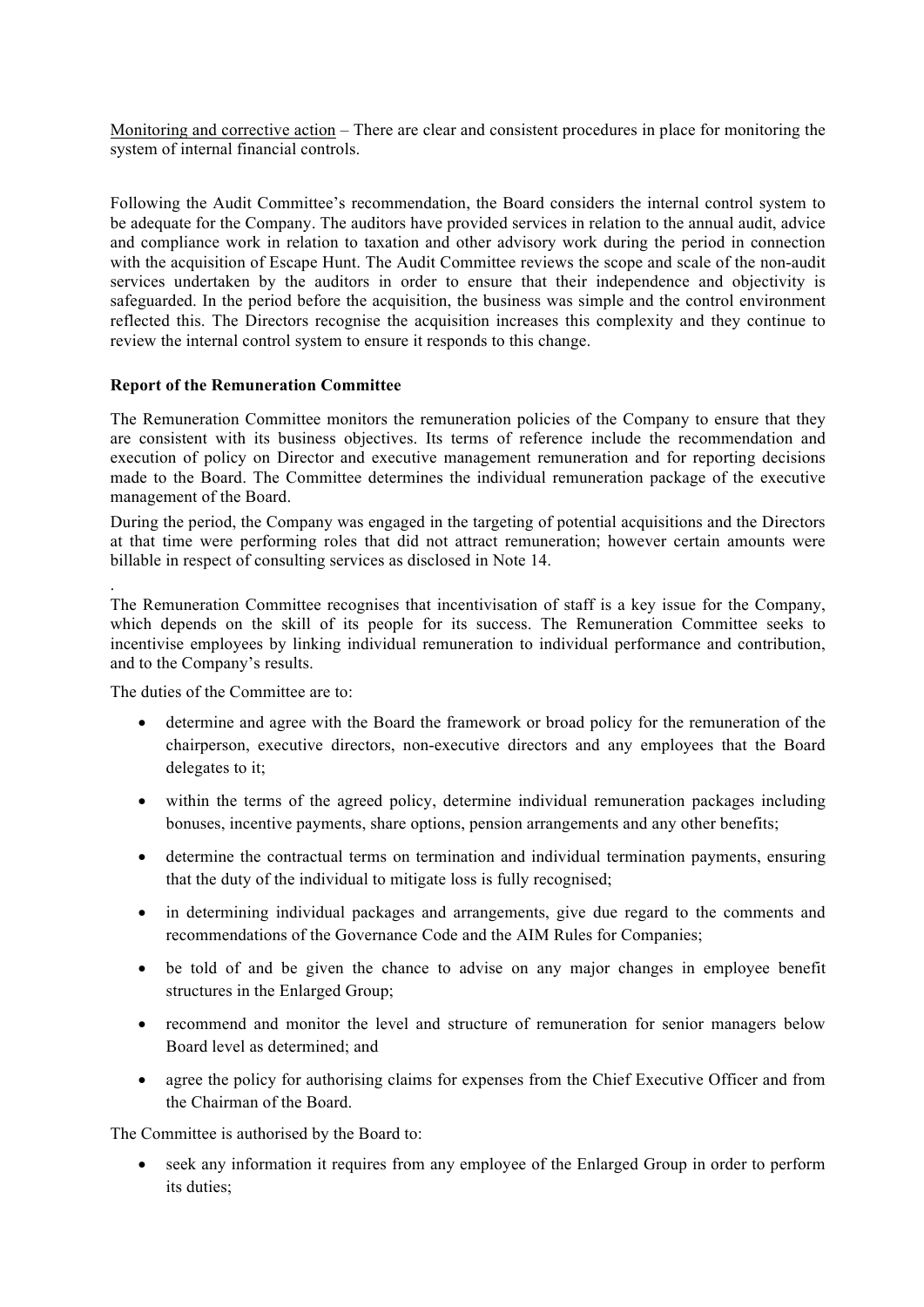- be responsible for establishing the selection criteria and then for selecting, appointing and setting the terms of reference for any remuneration consultants providing advice to the Committee, at the Enlarged Group's expense; and
- obtain, at the Enlarged Group's expense, outside legal or other professional advice where necessary in the course of its activities.

#### *Service contracts*

The executive and non-executive Directors have signed service agreements that contain notice periods of six months and three months respectively. There are no additional financial provisions for termination.

## *Share options*

The Escape Hunt plc Company Share Option Plan 2017 ("CSOP") was established on  $2<sup>nd</sup>$  May, 2017.

The CSOP is designed to be a Schedule 4 CSOP Scheme. All employees (including full time executive directors) of the Company and any of its subsidiaries may be granted options over Ordinary Shares under the CSOP provided that they are not prohibited under the relevant legislation relating to Schedule 4 CSOP Schemes from being granted an option by virtue of having, or having had, a material interest in the Company.

## *Share incentive plan*

The Escape Hunt plc Executive Growth Share Plan ("EGSP") was established on  $2<sup>nd</sup>$  Mav. 2017.

Three directors and full-time employees of the Company were invited to participate under the EGSP.

Under the EGSP invitations were issued to three eligible employees inviting such employees to subscribe for a specified number of G Shares each at a specified price per G Share. The Remuneration Committee has absolute discretion to select the persons to whom invitations were issued and in determining the number of G Shares which may be acquired pursuant to each invitation.

The price payable for a G Share pursuant to an invitation is also determined by the Remuneration Committee.

## **Report of the Nomination Committee**

The function of the Nomination Committee shall be to provide a formal, rigorous and transparent procedure for the appointment of new directors to the Board. In carrying out its duties, the Nomination Committee is primarily responsible for:

- identifying and nominating candidates to fill Board vacancies;
- evaluating the structure and composition of the Board with regard to the balance of skills, knowledge and experience and making recommendations accordingly;
- reviewing the time requirements of Non-Executive Directors;
- giving full consideration to succession planning; and
- reviewing the leadership of the Enlarged Group.

## *Communication with shareholders*

The Board attaches great importance to communication with both institutional and private shareholders.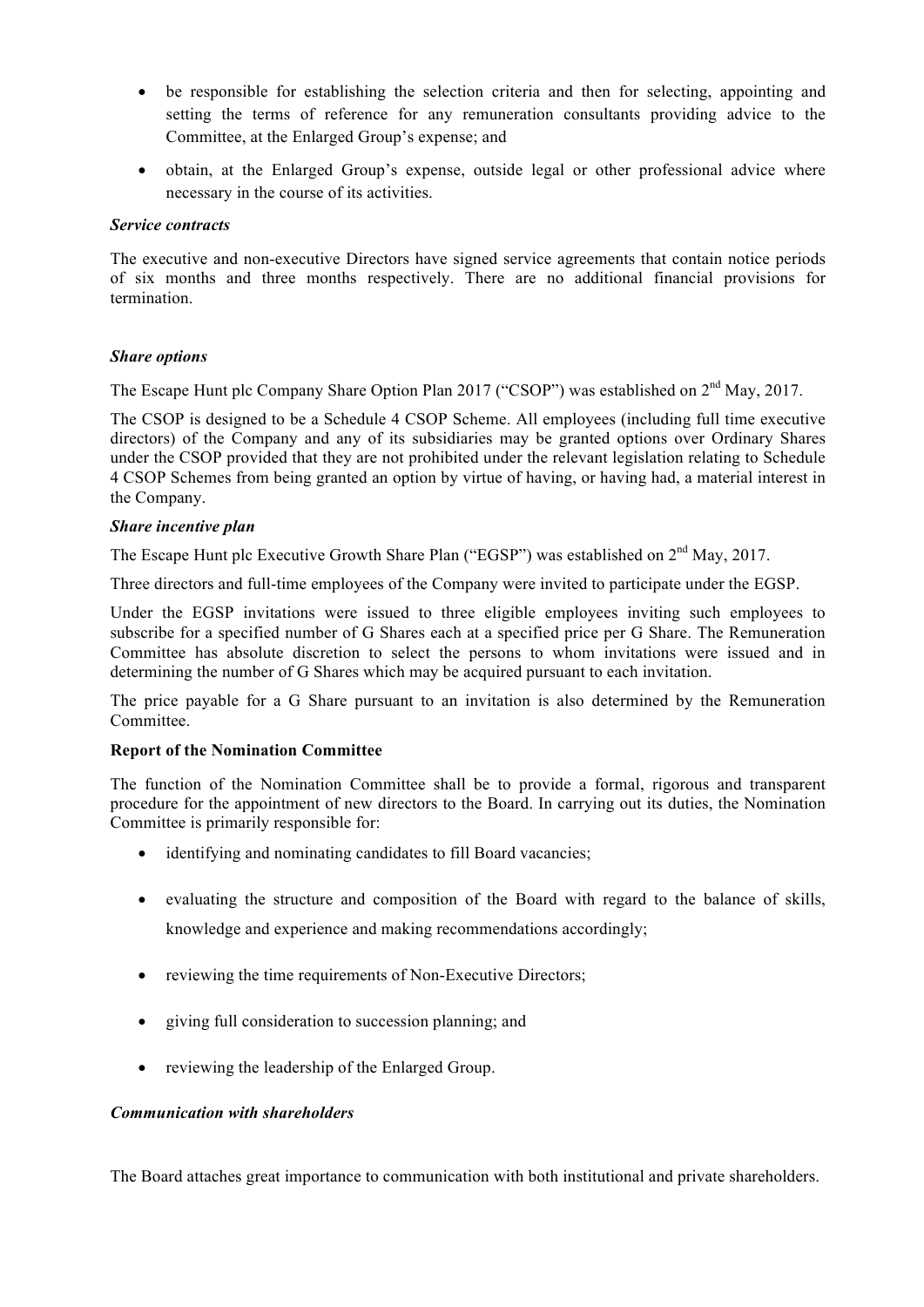Regular communication is maintained with all shareholders through Company announcements, the halfyear Statement and the Annual Report and financial statements.

The Directors seek to build on a mutual understanding of objectives between the Company and its shareholders. Institutional shareholders are in contact with the Directors through presentations and meetings to discuss issues and to give feedback regularly throughout the year. With private shareholders, this is not always practical.

The Board therefore intends to use the Company's Annual General Meeting as the opportunity to meet private shareholders who are encouraged to attend, and at which the Chief Executive Officer will give a presentation on the activities of the Company.

Following the presentation there will be an opportunity to meet and ask questions of Directors and to discuss development of the business.

The Company operates a website at. http://investors.escapehunt.com/

The website will contain details of the Company and its activities; regulatory announcements, Company announcements, Interim statements, preliminary statements and Annual Reports. The website is maintained in compliance with AIM Rule 26.

## **STATEMENT OF DIRECTORS' RESPONSIBILITIES IN RESPECT OF THE STRATEGIC REPORT, THE DIRECTORS' REPORT AND THE FINANCIAL STATEMENTS**

The Directors are responsible for preparing the Strategic Report, the Directors' Report and the financial statements in accordance with applicable law and regulations.

Company law requires the Directors to prepare financial statements for each financial year. Under that law they have elected to prepare the financial statements in accordance with IFRSs as adopted by the EU and applicable law.

Under company law the Directors must not approve the financial statements unless they are satisfied that they give a true and fair view of the state of affairs of the Company and of the profit or loss of the Company for that period. In preparing these financial statements, the Directors are required to:

- select suitable accounting policies and then apply them consistently;
- make judgements and estimates that are reasonable and prudent;
- state whether they have been prepared in accordance with IFRSs as adopted by the EU; and
- prepare the financial statements on the going concern basis unless it is inappropriate to presume that the company will continue in business.

The Directors are responsible for keeping adequate accounting records that are sufficient to show and explain the Company's transactions and disclose with reasonable accuracy at any time the financial position of the Company and enable them to ensure that the financial statements comply with the Companies Act 2006. They have general responsibility for taking such steps as are reasonably open to them to safeguard the assets of the Company and to prevent and detect fraud and other irregularities.

The Directors are responsible for the maintenance and integrity of the corporate and financial information included on the Company's website. Legislation in the UK governing the preparation and dissemination of financial statements may differ from legislation in other jurisdictions.

#### *Provision of information to auditors*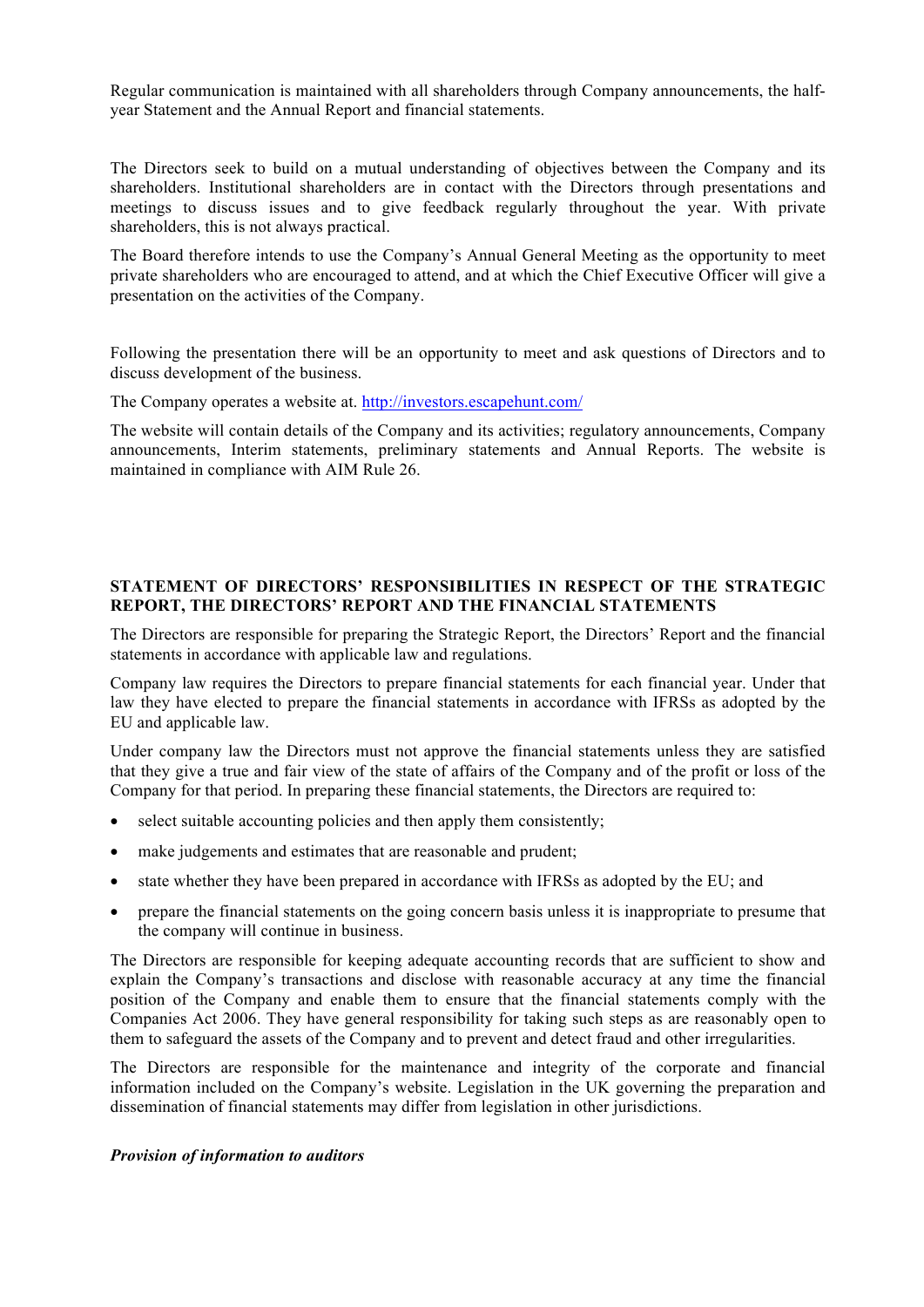Each of the persons who are Directors at the time when this Directors' Report is approved has confirmed that:

- so far as that Director is aware, there is no information relevant to the audit of which the Company's auditors are unaware, and;
- at Director has taken all the steps that ought to have been taken as a director in order to be aware of any information needed by the Company's auditors in connection with preparing their report and to establish that the Company's auditors are aware of that information.

Signed by order of the board

# **Richard Rose**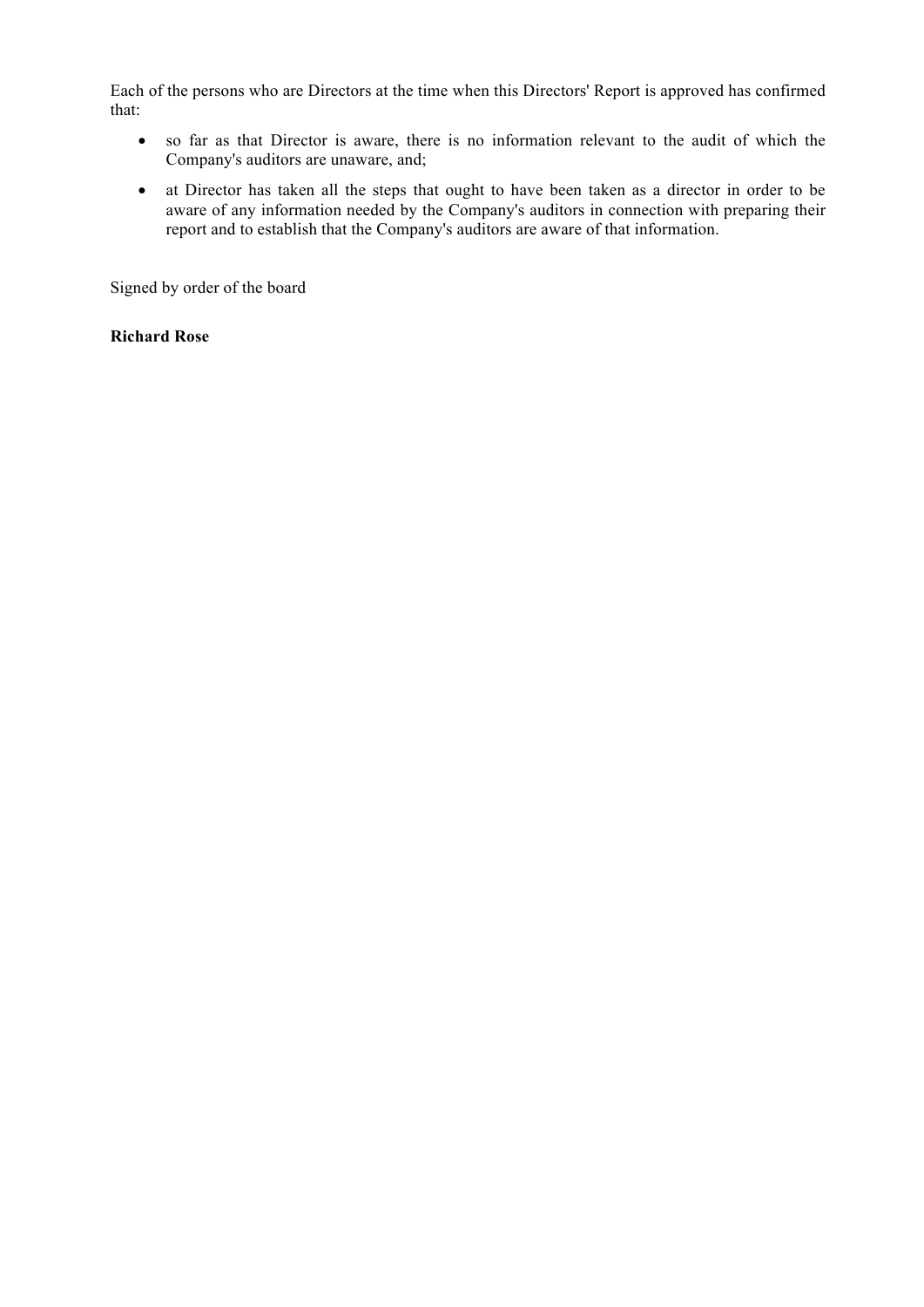# **INDEPENDENT AUDITOR'S REPORT TO THE MEMBERS OF ESCAPE HUNT PLC**

We have audited the financial statements of Escape Hunt plc for the period from 17 May 2016 (the date of incorporation) to 31 December 2016 set out on below. The financial reporting framework that has been applied in their preparation is applicable law and International Financial Reporting Standards (IFRSs) as adopted by the EU.

This report is made solely to the company's members, as a body, in accordance with Chapter 3 of Part 16 of the Companies Act 2006. Our audit work has been undertaken so that we might state to the company's members those matters we are required to state to them in an auditor's report and for no other purpose. To the fullest extent permitted by law, we do not accept or assume responsibility to anyone other than the company and the company's members, as a body, for our audit work, for this report, or for the opinions we have formed.

# **Respective responsibilities of directors and auditor**

As explained more fully in the Directors' Responsibilities Statement, the directors are responsible for the preparation of the financial statements and for being satisfied that they give a true and fair view. Our responsibility is to audit, and express an opinion on, the financial statements in accordance with applicable law and International Standards on Auditing (UK and Ireland). Those standards require us to comply with the Auditing Practices Board's Ethical Standards for Auditors.

## **Scope of the audit of the financial statements**

A description of the scope of an audit of financial statements is provided on the Financial Reporting Council's website at www.frc.org.uk/auditscopeukprivate.

# **Opinion on financial statements**

In our opinion the financial statements:

- give a true and fair view of the state of the company's affairs as at 31 December 2016 and of its loss for the period from 17 May 2016 (the date of incorporation) to 31 December 2016;
- have been properly prepared in accordance with IFRSs as adopted by the EU; and
- have been prepared in accordance with the requirements of the Companies Act 2006.

# **Opinion on other matters prescribed by the Companies Act 2006**

In our opinion the information given in the Strategic Report and the Directors' Report for the financial period is consistent with the financial statements.

Based solely on the work required to be undertaken in the course of the audit of the financial statements and from reading the Strategic report and the Directors' report:

- we have not identified material misstatements in those reports; and
- in our opinion, those reports have been prepared in accordance with the Companies Act 2006.

## **Matters on which we are required to report by exception**

We have nothing to report in respect of the following matters where the Companies Act 2006 requires us to report to you if, in our opinion:

- adequate accounting records have not been kept, or returns adequate for our audit have not been received from branches not visited by us; or
- the financial statements are not in agreement with the accounting records and returns; or
- certain disclosures of directors' remuneration specified by law are not made; or
- we have not received all the information and explanations we require for our audit

# **William Smith**

**Senior Statutory Auditor**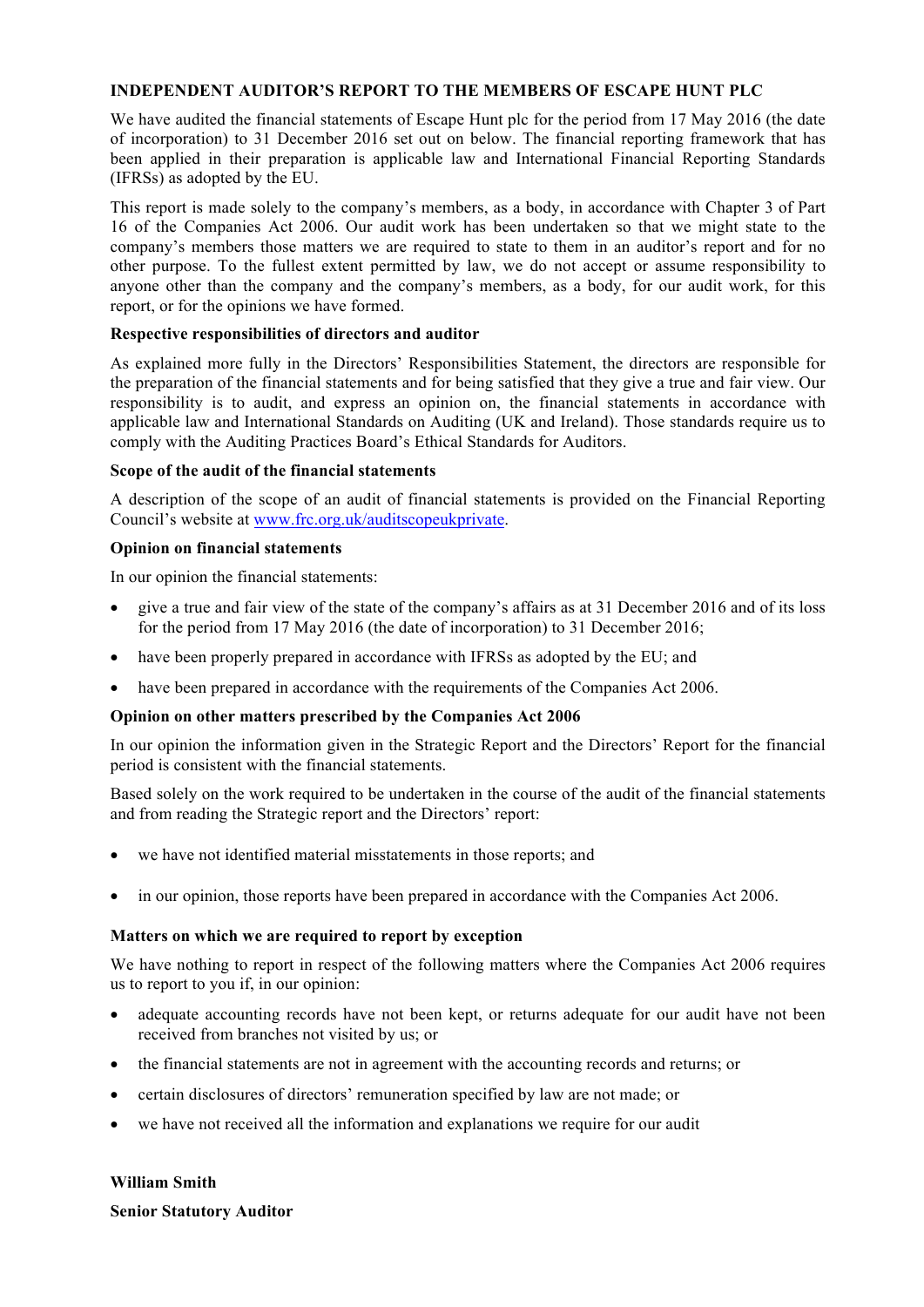for and on behalf of KPMG LLP, Statutory Auditor Chartered Accountants Gateway House Tollgate Chandlers Ford Southampton SO53 3TG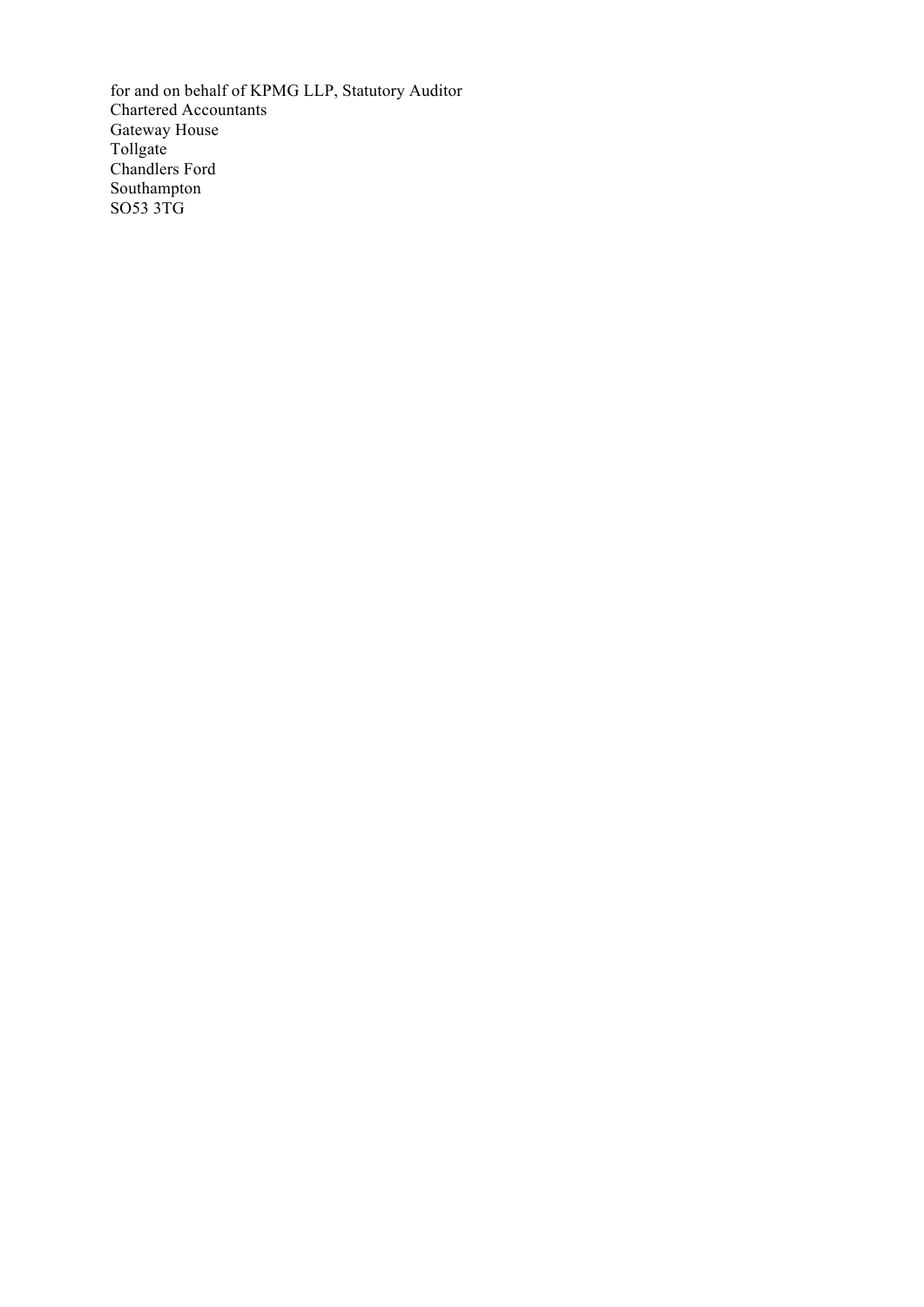# **Statement of Comprehensive Income**

# **For the period from incorporation on 17 May 2016 to 31 December 2016**

|                                                                                            |             | Period ended<br><b>31 December 2016</b>   |
|--------------------------------------------------------------------------------------------|-------------|-------------------------------------------|
| <b>Continuing Operations</b>                                                               | <b>Note</b> | £                                         |
| Transaction expenses<br>Administrative expenses<br><b>Operating loss</b>                   | 5           | (1, 545, 547)<br>(62, 707)<br>(1,608,254) |
| Interest received                                                                          |             | 19                                        |
| <b>Loss before taxation</b>                                                                |             | (1,608,235)                               |
| Taxation<br>Loss after taxation                                                            | 6           | (1,608,235)                               |
| Other comprehensive income                                                                 |             |                                           |
| Total comprehensive loss attributable to<br>equity holders                                 |             | (1,608,235)                               |
| share attributable<br>Loss<br>per<br>equity<br>to<br>holders:<br>Basic and diluted (Pence) | 7           | (18.75)                                   |
| <b>Statement of Financial Position</b>                                                     |             | As at 31 December<br>2016                 |

| <b>Note</b> | £           |
|-------------|-------------|
|             |             |
| 9           | 7,923,106   |
|             | 7,923,106   |
|             |             |
| 10          | (465, 386)  |
|             | (465, 386)  |
|             | 7,457,720   |
|             |             |
| 11          | 125,000     |
|             | 8,940,955   |
|             | (1,608,235) |
|             | 7,457,720   |
|             |             |
|             | equity      |

**Richard Harpham Director**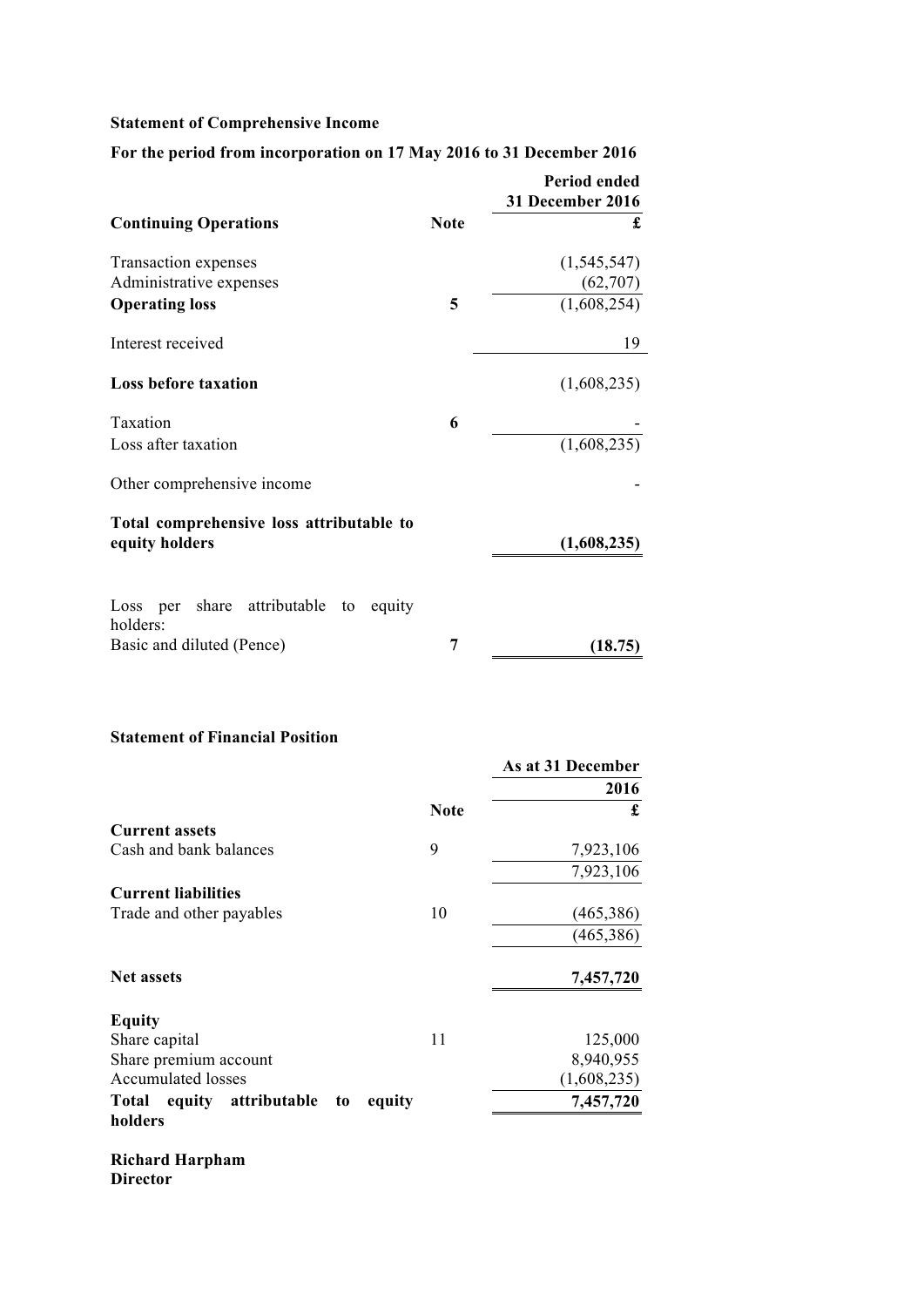# **Statements of Changes in Equity**

# **For the period ended 31 December 2016**

|                          | <b>Share</b><br>capital | <b>Share</b><br>Premium | Accumulated<br>losses | <b>Total</b><br>equity |
|--------------------------|-------------------------|-------------------------|-----------------------|------------------------|
|                          | £                       | £                       | £                     | £                      |
| Loss for the period      |                         |                         | (1,608,235)           | (1,608,235)            |
| Issue of shares          | 125,000                 | 9,585,000               |                       | 9,710,000              |
| Share issue costs        |                         | (644, 045)              |                       | (644, 045)             |
| Transactions with owners | 125,000                 | 8,940,955               |                       | 9,065,955              |
| As at 31 December 2016   | 125,000                 | 8,940,955               | (1,608,235)           | 7,457,720              |

# **Statement of Cash Flows**

# **For the period ended 31 December 2016**

|                                                             | Period ended<br>31 December<br>2016 |
|-------------------------------------------------------------|-------------------------------------|
|                                                             | £                                   |
| Cash flow from operating activities                         |                                     |
| Loss before tax for the period<br>Interest income           | (1,608,235)<br>(19)                 |
| Operating cash flows before movements in working<br>capital | (1,608,254)                         |
| Increase in trade and other payables                        | 465,386                             |
| Net cash used in operating activities                       | (1, 142, 868)                       |
| <b>Cash flow from financing activities</b>                  |                                     |
| Interest received                                           | 19                                  |
| Proceeds from issue of ordinary shares                      | 9,710,000                           |
| Share issue costs                                           | (644, 045)                          |
| Net cash generated from financing activities                | 9,065,974                           |
| Net increase in cash and cash equivalents                   | 7,923,106                           |
| Cash and equivalents at beginning of period                 |                                     |
| Cash and equivalents at end of period                       | 7,923,106                           |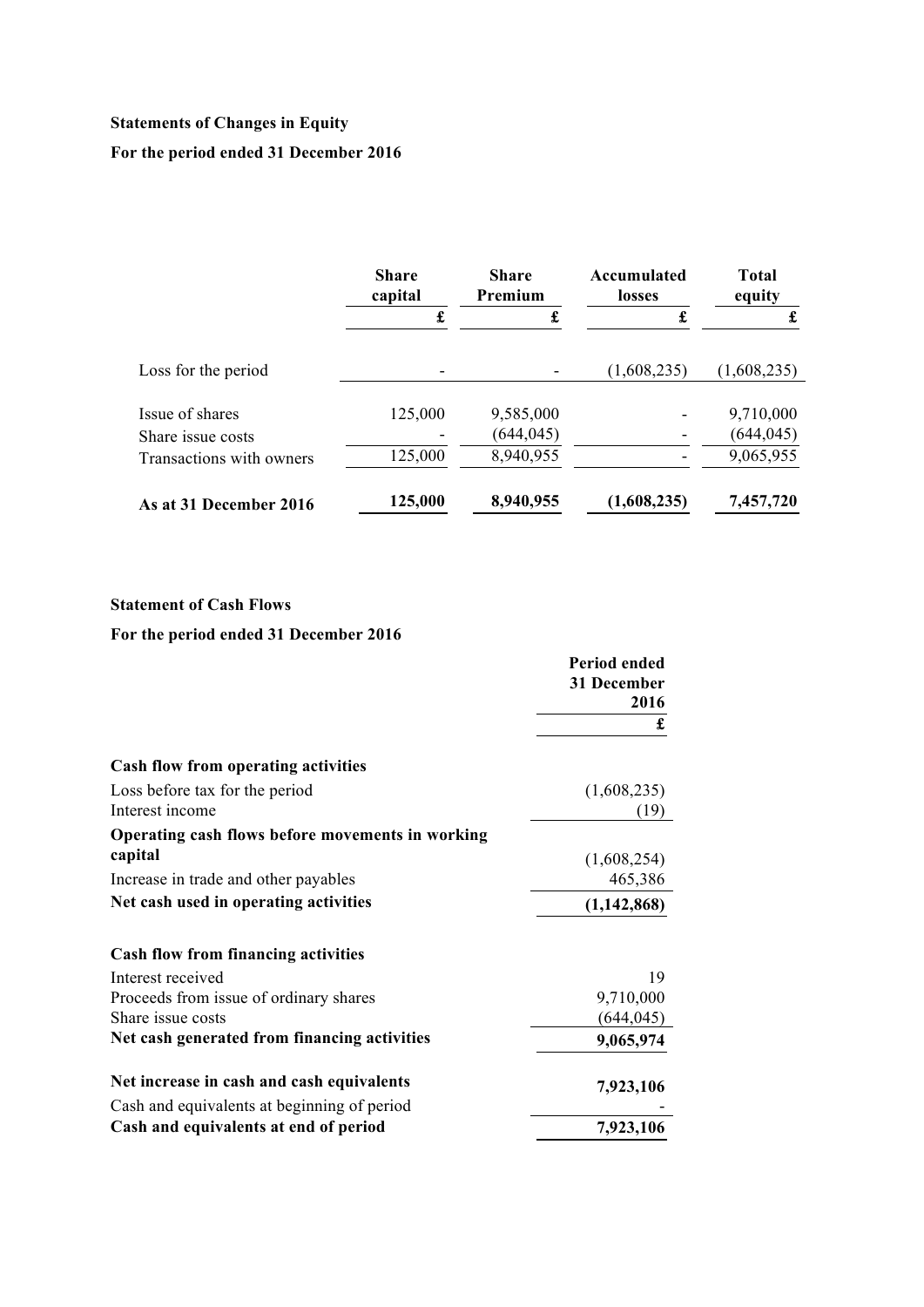## **NOTES TO THE FINANCIAL STATEMENTS**

#### **1. General Information**

The Company was incorporated in England on 17 May 2016 under the name of Dorcaster Limited with registered number 10184316 as a private company with limited liability under the Companies Act 2006. The Company was re-registered as a public company on 13 June 2016 and changed its name to Dorcaster Plc on 13 June 2016. On 8 July 2016, the Company's shares were admitted to AIM.

As at 31 December 2016, the Company was an investing company (as defined in the AIM Rules for Companies) and did not trade.

On 2 May 2017, the Company ceased to be an investing company on the completion of the acquisition of the entire issued share capital of Experiential Ventures Limited (the "Acquisition''). Experiential Ventures Limited is the holding company of the Escape Hunt Group which is a global provider of live 'escape the room' experiences.

On 2 May 2017, the Company's name was changed to Escape Hunt plc.

The Company's registered office was changed on 15 June 2017 from Atticus Legal LLP, Castlefield House, Liverpool Road, Manchester, England M3 4SB to 1 Paris Garden, London SE1 8ND

No comparative figures are given as the reporting period is the first reporting for the Company since its incorporation.

#### *Non-statutory financial statements*

The financial information set out in this preliminary results announcement does not constitute the Group's statutory financial statements for the year ended 31 December 2016 but is derived from those financial statements. Statutory financial statements for 2016 will be delivered to the Registrar of Companies following the Company's Annual General Meeting, which will be convened on 27 July 2017. The auditors have reported on those accounts: their reports on those financial statements were unqualified and did not contain statements under Section 498 of the Companies Act 2006.

The financial statements, and this preliminary statement, of the Group for the year ended 31 December 2016 were authorised for issue by the board of Directors on 27 June 2017.  **Basis of preparation**

The financial statements have been prepared in accordance with International Financial Reporting Standards as adopted by the European Union ("IFRS") issued by the International Accounting Standards Board ("IASB") including related interpretations issued by the International Financial Reporting Interpretations Committee ("IFRIC"). The financial statements have been prepared under the historical cost convention.

The financial statements are presented in Pounds Sterling, which is the presentational currency for the financial statements.

The preparation of financial statements in conformity with IFRS requires the use of certain critical accounting estimation. It also requires management to exercise its judgment in the process of applying the Company's accounting policies.

#### **Going concern**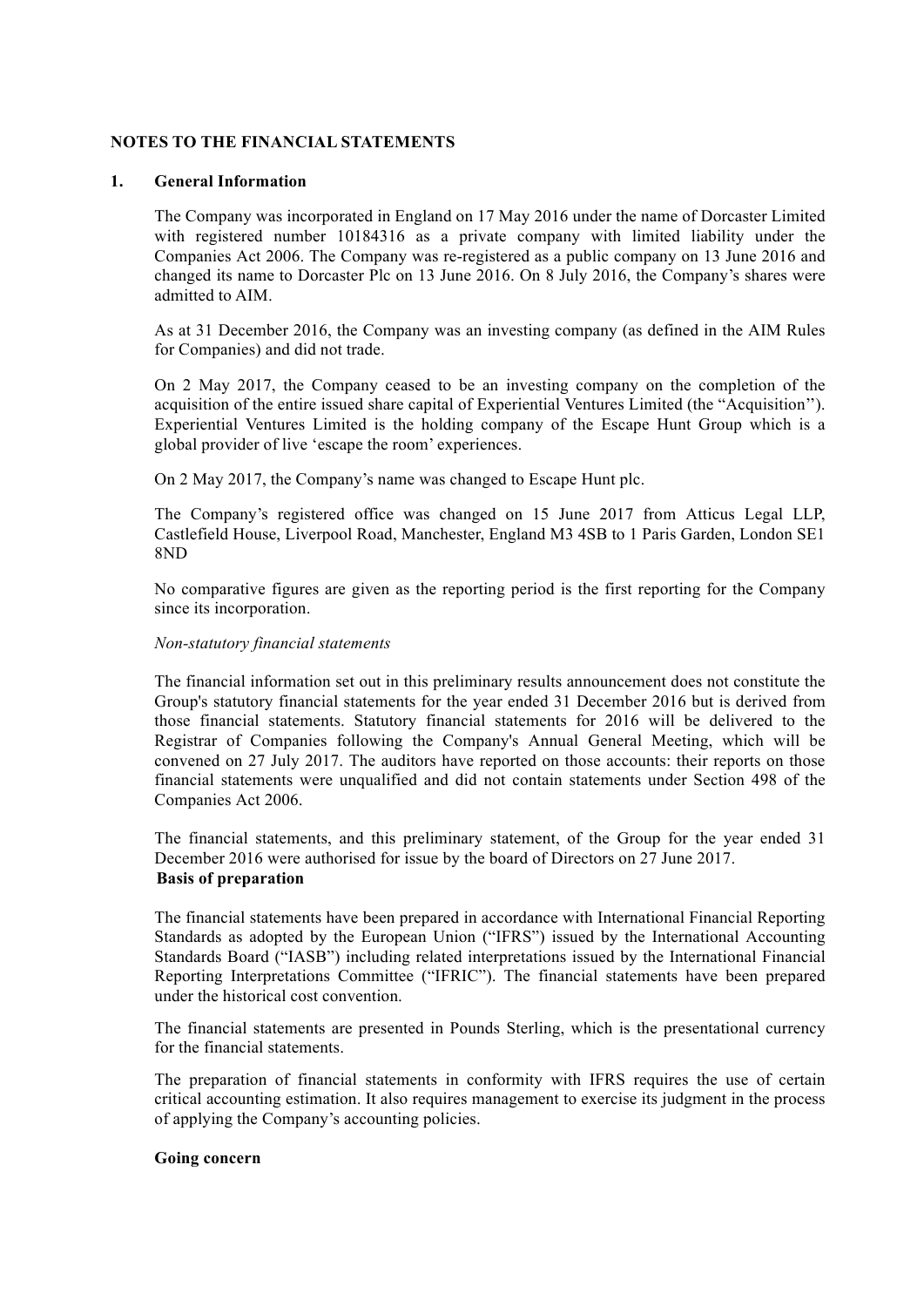The financial statements have been prepared on a going concern basis which contemplates the continuity of normal business activities and the realisation of assets and the settlement of liabilities in the ordinary course of business.

The Directors have assessed the Company's ability to continue in operational existence for the foreseeable future in accordance with the Financial Reporting Council's Guidance on the going concern basis of accounting and reporting on solvency and liquidity risks issued in April 2016.

The Company has prepared forecasts and projections which reflect the expected trading performance of the Company and its Enlarged Group on the basis of best estimates of management using current knowledge and expectations of trading performance.

As at 31 December 2016, the Company had £7.9m in cash which is considered sufficient for its present needs. The Company has since raised additional funds in the form of equity as described in Note 20 below, and together this provides a sufficient basis for funding the Enlarged Group.

Based on the above, the Directors consider there are reasonable grounds to believe that the Company will be able to pay its debts as and when they become due and payable, as well as to fund the Company's future operating expenses. The going concern basis preparation is therefore considered to be appropriate in preparing these financial statements.

## **2. Significant accounting policies**

#### **Cash and cash equivalents**

For the purpose of presentation in the statement of cash flows, cash and cash equivalents include cash on hand, deposits held at call with financial institutions, other short-term highly liquid investments with original maturities of three months or less that are readily convertible to known amounts of cash and which are subject to an insignificant risk of changes in value, and bank overdrafts.

#### **Trade and other receivables**

Trade receivables are recognised initially at fair value and subsequently measured at amortised cost using the effective interest method, less provision for impairment.

#### **Financial assets**

#### **(i) Initial recognition and measurement**

The Company classifies its existing financial assets as loans and receivables. The classification depends on the nature of the assets and the purpose for which the assets were acquired. Management determines the classification of its financial assets at initial recognition and this designation at every reporting date.

#### Loans and receivables

Loans and receivables are non-derivative financial assets with fixed or determinable payments that are not quoted in an active market. They are presented as current assets, except for those expected to be realised later than twelve months after the reporting date which are classified as non-current assets. Loans and receivables comprise cash and bank balances

Subsequent to initial recognition, loans and receivables are measured at amortised cost using the effective interest rate method, less impairment. Gains and losses are recognised in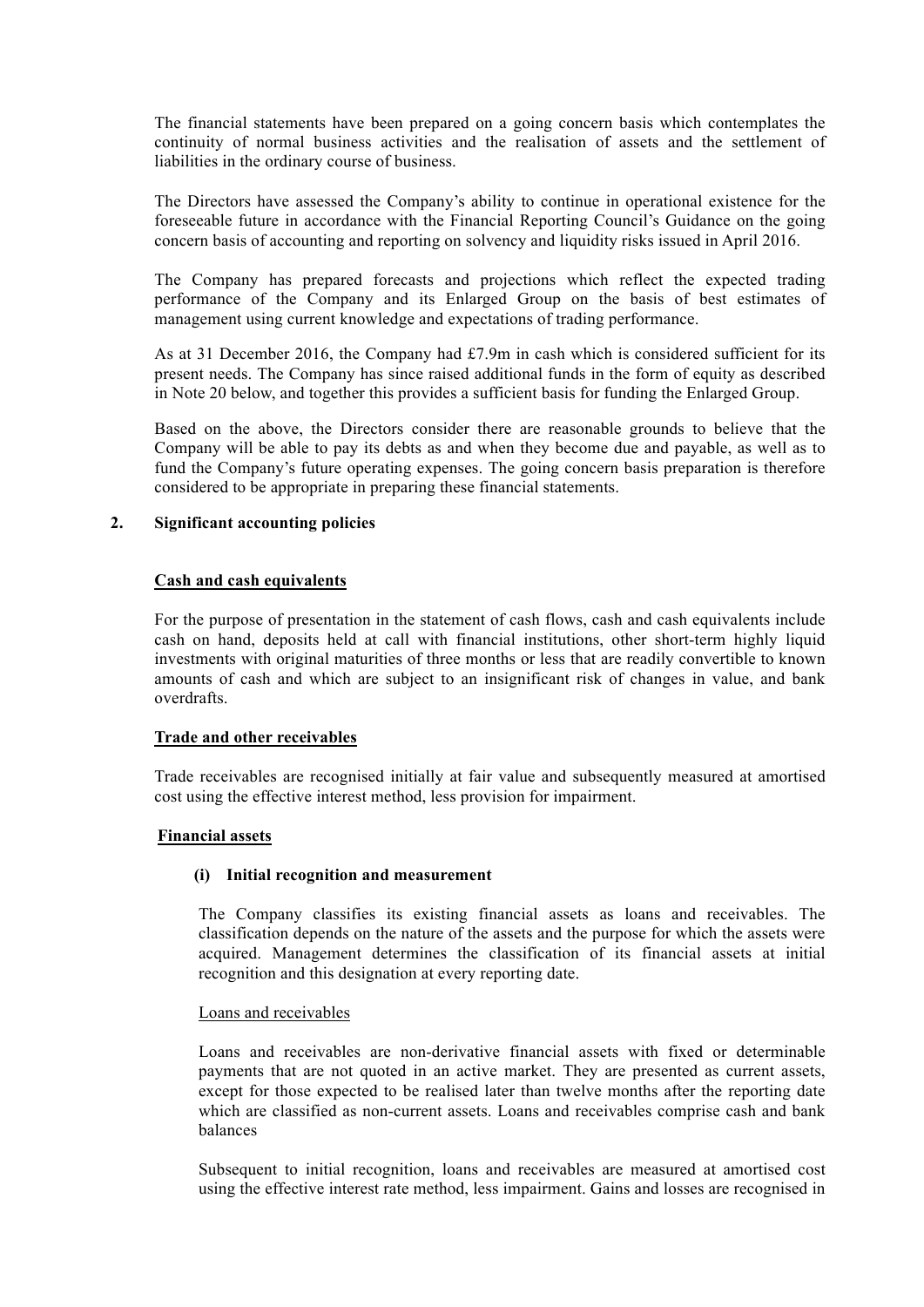profit or loss when the loans and receivables are de-recognised or impaired, and through the amortisation process.

## **(ii) De-recognition**

Financial assets are de-recognised when the contractual rights to receive cash flows from the financial assets have expired or have been transferred and the Company has transferred substantially all the risks and rewards of ownership. On de-recognition of a financial asset in its entirety, the difference between the carrying amount and the sum of the consideration received and any cumulative gain or loss that had been recognised in other comprehensive income is recognised in profit or loss.

# **Impairment of financial assets**

Evidence of impairment may include indications that the receivables or a group of receivables is experiencing significant financial difficulty, default or delinquency in interest or principal repayments, the probability that they will enter bankruptcy or other financial reorganisation, and where observable data indicate that there is a measurable decrease in the estimated future cash flows, such as changes in arrears or economic conditions that correlate with defaults.

The amount of the loss is measured as the difference between the asset's carrying amount and the present value of estimated future cash flows (excluding future credit losses that have not been incurred), discounted at the financial asset's original effective interest rate. The asset's carrying amount is reduced, and the loss is recognised in the income statement.

If, in a subsequent period, the amount of the impairment loss decreases and the decrease can be related objectively to an event occurring after the impairment was recognised (such as an improvement in the debtor's credit rating), the reversal of the previously recognised impairment loss is recognised in the income statement.

# **Financial liabilities**

Financial liabilities are classified as either financial liabilities at fair value through profit or loss or other financial liabilities and include trade and other payables and borrowings. Financial liabilities are initially measured at fair value, net of transaction costs. Financial liabilities are subsequently measured at amortised cost using the effective interest method, with the interest expense recognised on an effective yield basis.

The effective interest method is a method of calculating the amortised cost of a financial liability and of allocating interest expense over the relevant period. The effective interest rate is the rate that exactly discounts estimated future cash payment through the expected life of financial liability, or, where appropriate, a shorter period.

## **Provisions**

A provision is recognised when the Company has a present obligation, legal or constructive, as a result of a past event and it is probable that an outflow of resources embodying economic benefits will be required to settle the obligation, and a reliable estimate can be made. Provisions are reviewed at each reporting date and adjusted to reflect the current best estimate. If it is no longer probable that an outflow of economic resources will be required to settle the obligation, the provision is reversed. Where the effect of the time value of money is material, provisions are discounted using a current pre-tax rate that reflects, where appropriate, the risks specific to the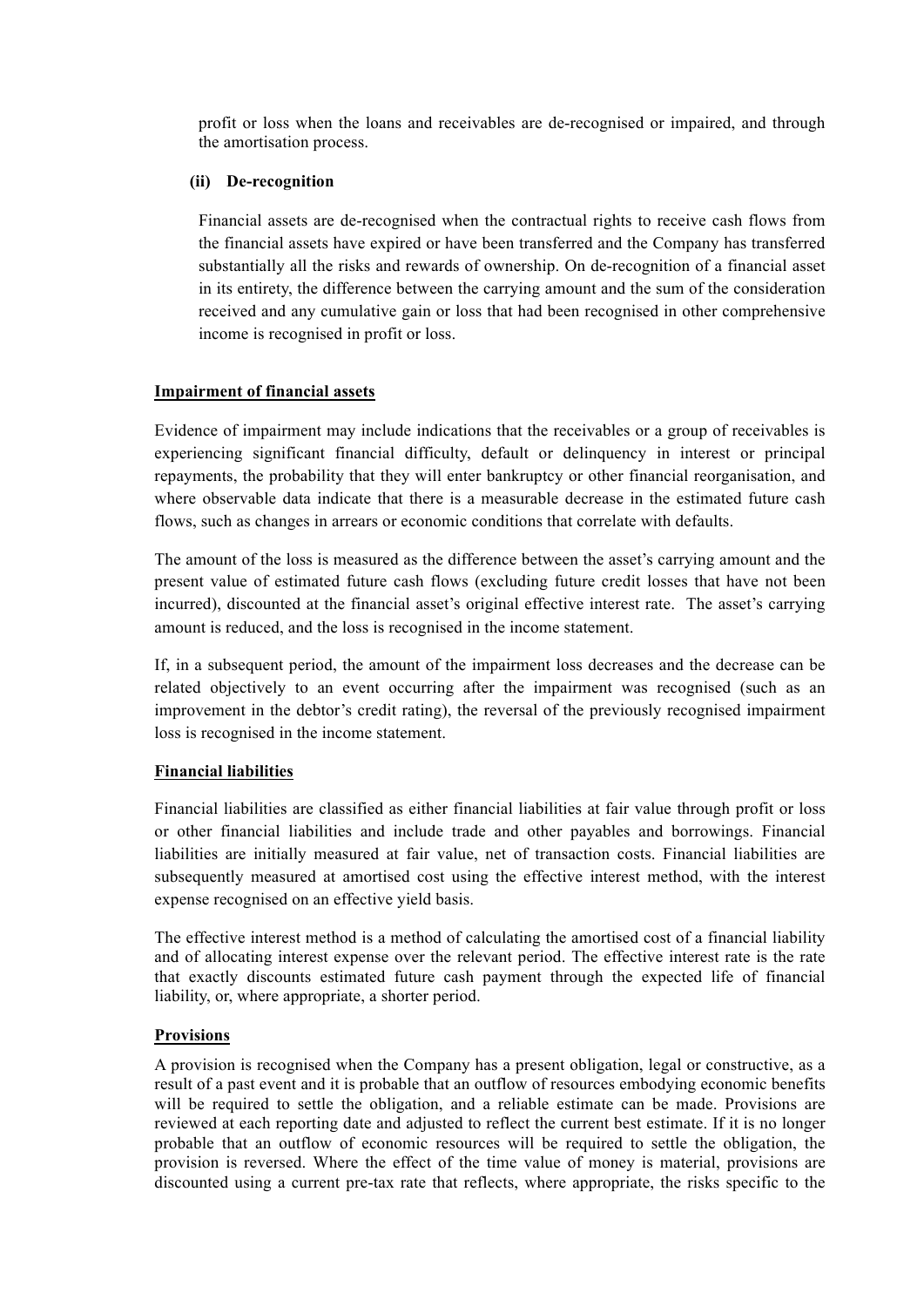liability. When discounting is used, the increase in the provision due to the passage of time is recognised as an interest expense.

#### **Contingent liabilities**

Contingent liabilities are possible obligations whose existence depends on the outcome of uncertain future events or present obligations where the outflow of resources is uncertain or cannot be measured reliably. Contingent liabilities are not recognised in the financial statements, but are disclosed unless they are remote.

#### **Share capital**

Proceeds from issuance of ordinary shares are classified as equity. Incremental costs directly attributable to the issuance of new ordinary shares or options are shown in equity as a deduction from the proceeds.

## **Current and deferred income tax**

The income tax expense or credit for the period is the tax payable on the current period's taxable income based on the applicable income tax rate adjusted by changes in deferred tax assets and liabilities attributable to temporary differences and to unused tax losses.

The current income tax charge is calculated on the basis of the tax laws enacted or substantively enacted at the end of the reporting period. Management establishes provisions where appropriate on the basis of amounts expected to be paid to the tax authorities.

Current and deferred tax is recognised in profit or loss, except to the extent that it relates to items recognised in other comprehensive income or directly in equity. In this case, the tax is also recognised in other comprehensive income or directly in equity, respectively.

Deferred tax is recognised on the differences between the carrying amounts of assets and liabilities in the financial statements and the corresponding tax bases used in the computation of taxable profit, and is accounted for using the balance sheet liability method.

Deferred tax liabilities are generally recognised for all taxable temporary differences and deferred tax assets are recognised to the extent that it is probable that taxable profits will be available against which deductible temporary differences can be utilised. Such assets and liabilities are not recognised if the temporary difference arises from the initial recognition of assets and liabilities in a transaction that affects neither the taxable profit nor the accounting profit.

Deferred tax liabilities are recognised on taxable temporary differences arising on investment in subsidiaries, except where the Company is able to control the reversal of the temporary difference and it is probable that the temporary difference will not reverse in the foreseeable future.

The carrying amount of deferred tax assets is reviewed at the end of each financial year and reduced to the extent that it is no longer probable that sufficient taxable profits will be available to allow all or part of the asset to be recovered.

Deferred tax is calculated at the tax rates that are expected to apply in the period when the liability is settled or the asset realised based on the tax rates (and tax laws) that have been enacted or substantively enacted by the end of the financial year. Deferred tax is charged or credited to the comprehensive income statement, except when it relates to items charged or credited directly to equity, in which case the deferred tax is also dealt with in equity.

Deferred tax assets and liabilities are offset when there is a legally enforceable right to set off current tax assets against current tax liabilities and when they relate to income taxes levied by the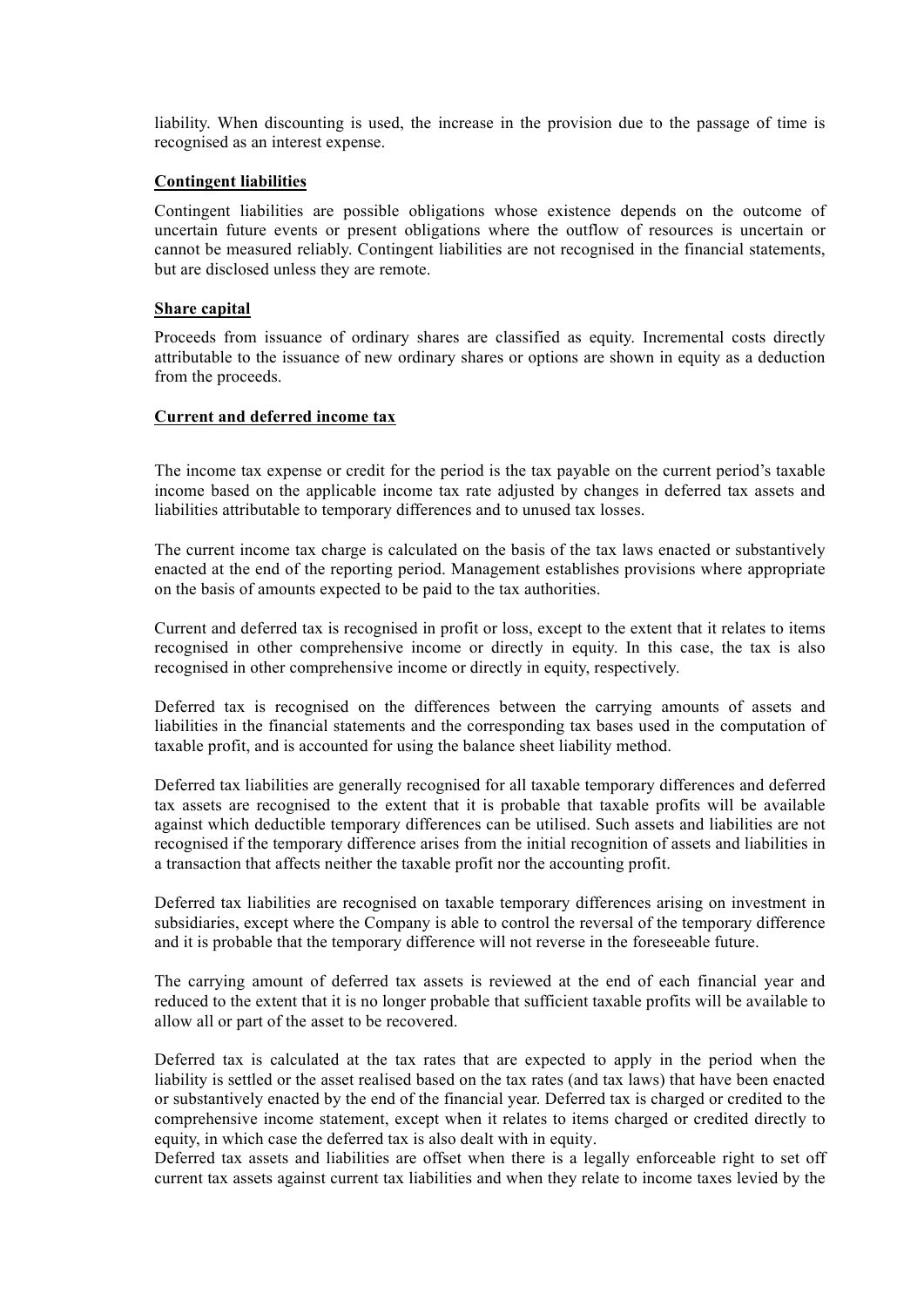same taxation authority and the Company intends to settle its current tax assets and liabilities on a net basis.

## **3. Critical accounting estimates and judgements**

In the application of the Company's accounting policies, which are described in Note 2, the Directors are required to make judgements, estimates and assumptions about the carrying amounts of assets and liabilities that are not readily apparent from other sources. The estimates and associated assumptions are based on historical experience and other factors, including expectations of future events that may have a financial impact on the entity and that are believed to be reasonable under the circumstances. Actual results may differ from these estimates. The estimates and underlying assumptions are reviewed on an ongoing basis. Revisions to accounting estimates are recognised in the period.

There have been no significant estimates or judgements required in the preparation of these accounts.

## **4. Standards and interpretations issued but not yet effective**

A number of new standards and amendments to standards and interpretations have been issued but are not yet effective and in some cases, have not yet been adopted by the EU. The Directors do not expect that the adoption of these standards will have a material impact on the financial statements of the Company in future periods, except that IFRS 9 will impact on both the measurement and disclosures of financial instruments and IFRS 16 will have an impact on the recognition of operating leases. At this point it is not practicable for the Directors to provide a reasonable estimate of the effect of these standards as their detailed review of these standards is still ongoing.

The Company, as enlarged by its acquisition of Experiential Ventures Limited, plans to voluntarily early adopt IFRS 15 *Revenue from Contract with Customers* in its first consolidated financial statements for the year ended 31st December 2017. The early adoption of IFRS 15 has had no effect on these financial statements.

## **5. Operating loss before taxation**

Loss from operations has been arrived at after charging:

|                                                                                | Period ended 31 December<br>2016 |
|--------------------------------------------------------------------------------|----------------------------------|
|                                                                                |                                  |
| Auditor's remuneration:<br>Audit of the financial statements<br>$\blacksquare$ | 25,000                           |
|                                                                                |                                  |
| All other assurance services <sup>*</sup><br>$\blacksquare$                    | 426,155                          |

The amounts above relate to the current auditors, KPMG LLP.

\*Reporting accountant and related transaction services in respect of the acquisition and admission to AIM of the enlarged group.

In addition, £29,250 was paid to RSM UK Audit LLP, the Company's previous auditors in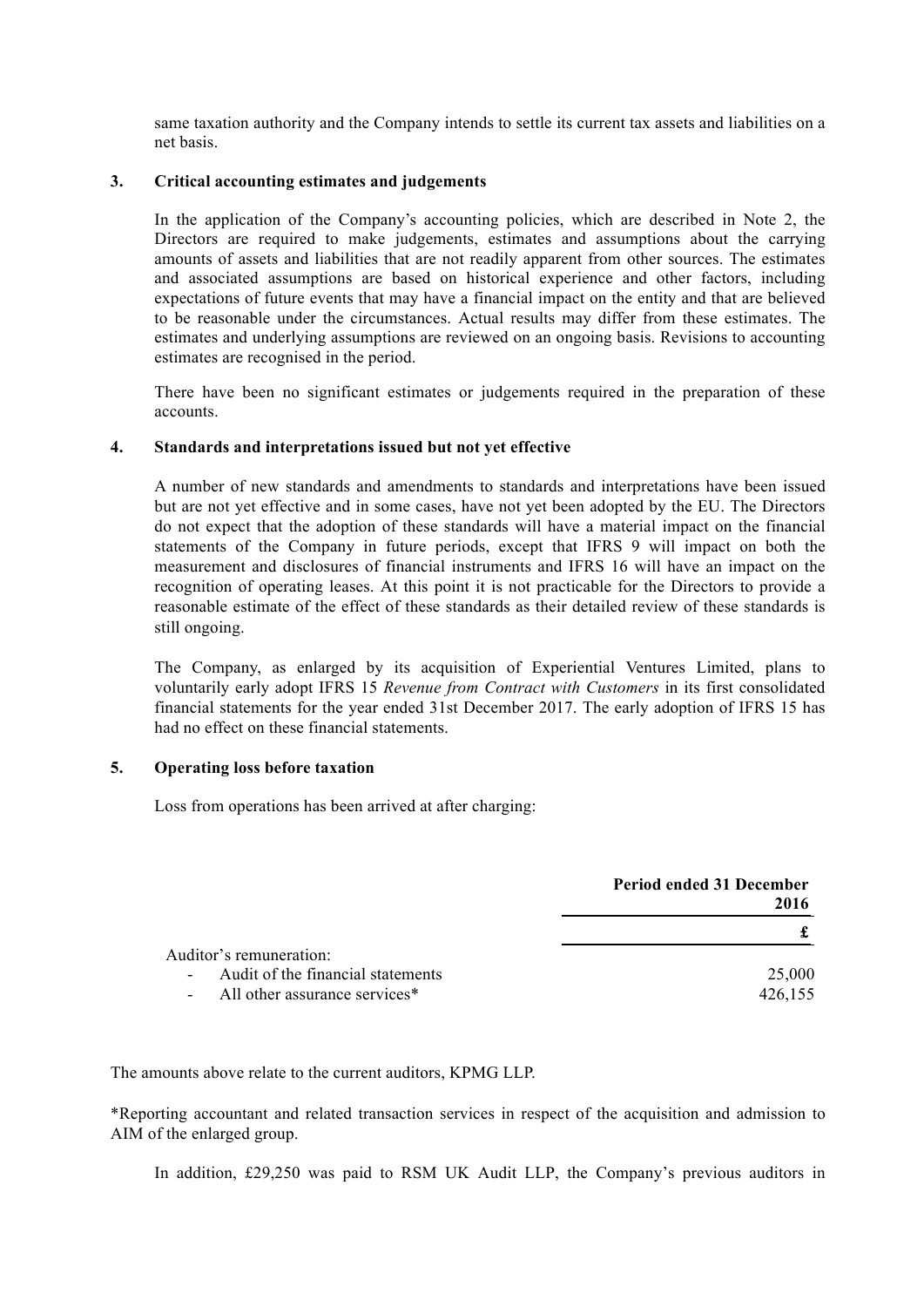connection with the Company's AIM admission. These costs have been charged against share premium arising on the issue of shares.

# **6. Taxation**

The Company has made no provision for taxation as it has not yet generated any taxable income. A reconciliation of income tax expense applicable to the loss before taxation at the statutory tax rate to the income tax expense at the effective tax rate of the Company is as follows:

|                                                                  | <b>Period ended</b><br>31 |  |
|------------------------------------------------------------------|---------------------------|--|
|                                                                  | <b>December</b>           |  |
|                                                                  | 2016                      |  |
|                                                                  | £                         |  |
| Loss before taxation                                             | (1,608,235)               |  |
| Tax calculated at standard rate of tax of 20%<br>Tax effects of: | (321, 647)                |  |
| Non-deductible expenditure                                       | 309,106                   |  |
| Tax losses carried forward                                       | 12,541                    |  |
|                                                                  |                           |  |

The Company had tax losses of approximately £63,000 as at 31 December 2016 which, subject to agreement with taxation authorities, are available to carry forward against future profits. The tax value of such losses amounted to approximately £12,000.

 A deferred tax asset in respect of these losses and temporary differences has not been established as the Company has not yet generated any revenues and the Directors have therefore assessed the likelihood of future profits being available to offset such deferred tax assets to be uncertain.

## **7. Loss per share**

The calculation of loss per share is based on the following loss and number of shares:

|                                     | Period ended<br>31 December<br>2016 |  |
|-------------------------------------|-------------------------------------|--|
|                                     | £                                   |  |
| Loss attributable to equity holders | (1,608,235)                         |  |
| Weighted average number of shares   | 8,576,4228                          |  |
| Loss per share (basic and diluted)  | 0.1875                              |  |

The Company did not have any potential ordinary shares in the period reported.

#### **8. Employees**

The Company did not have any employees during the period ended 31 December 2016.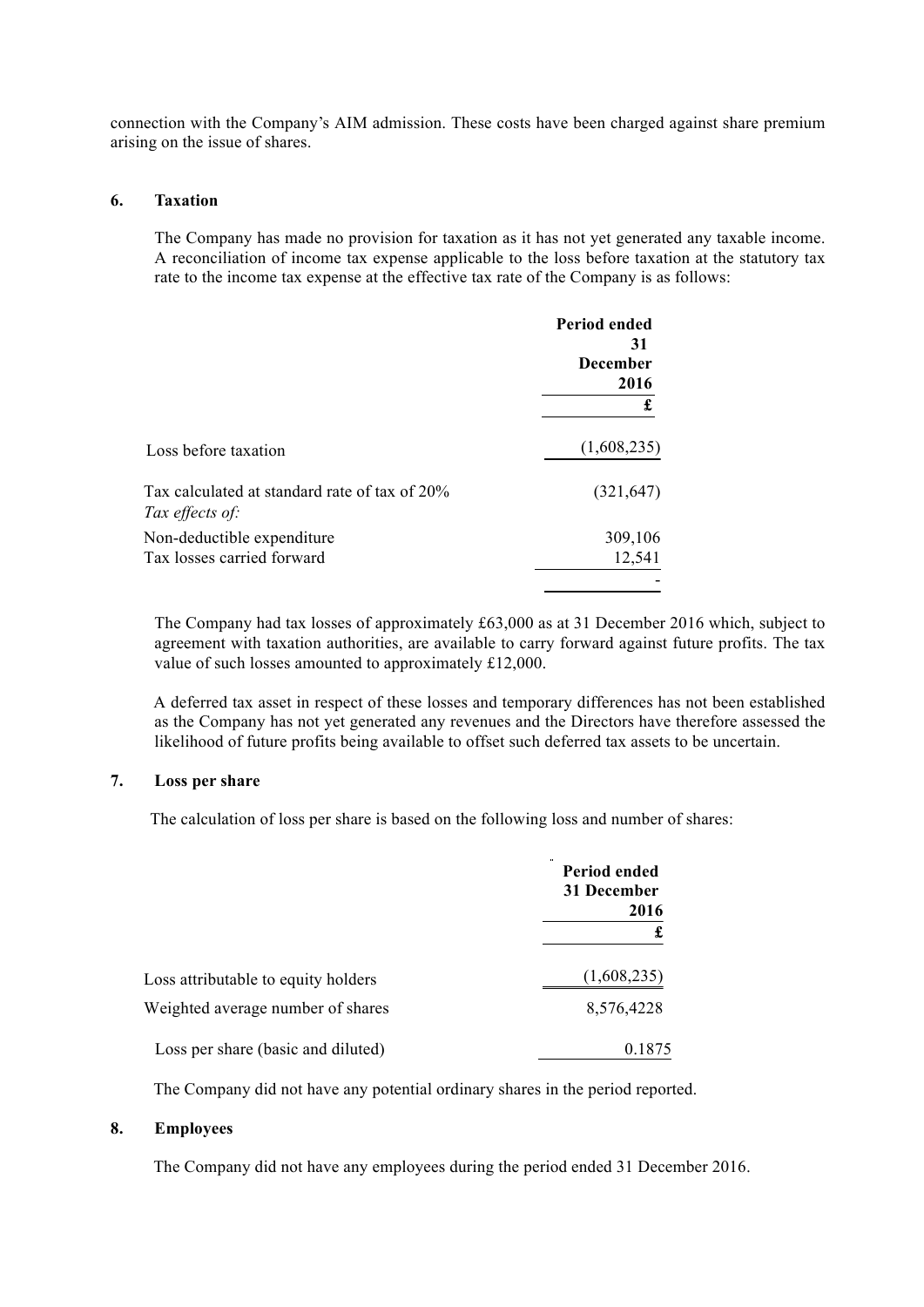## **9. Cash and cash equivalents**

|              | As at $31$<br><b>December</b> |
|--------------|-------------------------------|
|              | 2016                          |
|              |                               |
| Cash at bank | 7,923,106                     |
|              | 7,923,106                     |

#### **10. Trade and other payables**

|                | As at $31$       |
|----------------|------------------|
|                | December<br>2016 |
|                |                  |
| Trade payables | 36,000           |
| Accruals       | 429,386          |
|                | 465,386          |

#### **11. Share capital**

|                                            | As at $31$              |
|--------------------------------------------|-------------------------|
|                                            | <b>December</b><br>2016 |
|                                            |                         |
| <b>Issued and fully paid</b>               |                         |
| $10,000,000$ Ordinary shares of 1.25 pence | 125,000                 |

The holders of ordinary shares are entitled to receive dividends as declared from time to time and are entitled to one vote per share at meetings of the Company.

On incorporation on 17 May 2016, the issued share capital of the Company consisted of 1 ordinary share (which was the subscriber share) with a nominal value of £1.00.

On 25 May 2016, the issued share capital of the Company, being 1 ordinary share of £1.00 each, was subdivided into 80 ordinary shares of £0.0125 each and the Company issued and allotted a further 3,999,920 Ordinary Shares at par.

On 13 June 2016, the Company was re-registered as a public limited company.

On 5 July 2016, the Company issued and allotted a further 6,000,000 ordinary shares at a price of £1.61 per ordinary share to new shareholders as part of its admission to AIM.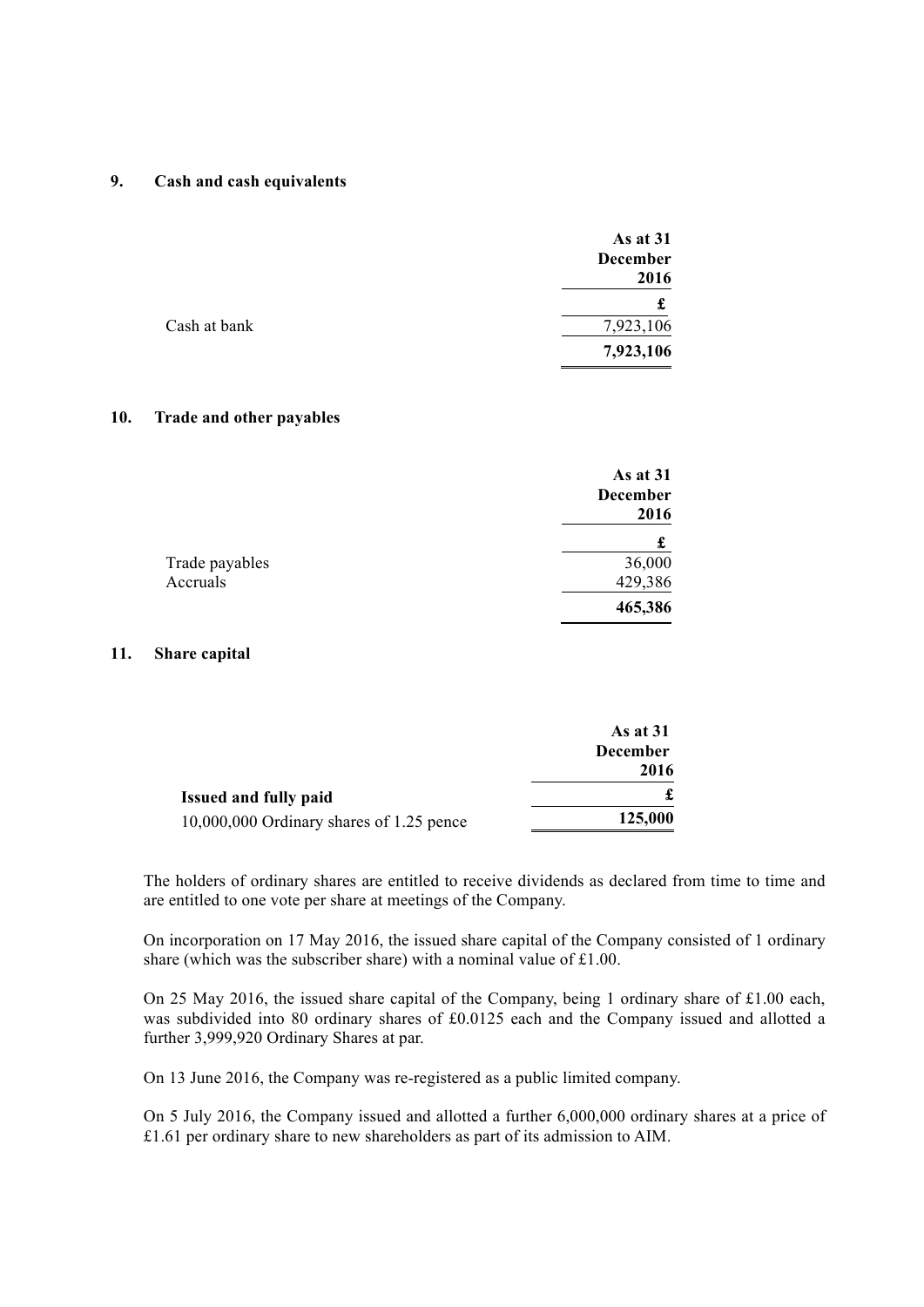Subsequent to 31 December 2016, the following changes to the Company's share capital took place:

A commitment of Experiential Ventures Limited to issue a warrant to Stockdale Securities Limited if certain conditions were met was discontinued after Experiential Ventures Limited and Stockdale Securities terminated their agreement and Stockdale Securities entered into a new agreement with the Company in February 2017 in connection with the admission to AIM.

On 2 May 2017, the Company placed a total of 10,370,370 ordinary shares at a price of 135 pence per share, with new and existing institutional investors, as well as certain Directors to raise gross proceeds of £14.0 million.

On 2 May 2017, the Company issued 3,555,555 ordinary shares at £1.35 each to the holders of the entire issued share capital of Experiential Ventures Limited, pursuant to the Company's purchase of the entire issued share capital of Experiential Ventures Limited as more fully described in Note 20 below (the "Acquisition"). The registered office of Experiential Ventures Limited is located at 103 Sham Peng Tong Plaza, Victoria, Mahé, Seychelles.

Share buy-back agreements dated 13 April 2017 were entered into pursuant to which Karen Jones (666,666 shares), Hubert van den Bergh (1,444,444 shares), Dominic Rose (518,519 shares), Jessica Rose (518,519 shares) and Jaime Sarah Rose Scudamore (518,519 shares) agreed to sell a total of 3,666,667 ordinary shares at a value equal to the aggregate nominal value of the ordinary shares being sold being £45,833.

The number of ordinary shares in issue at the date of approval of these financial statements is 20,259,258.

#### **12. Capital management**

The Board defines capital as share capital and all components of equity.

The Board's policy is to maintain a strong capital base so as to maintain investor, creditor and market confidence and to sustain future development of the business. In particular, the Company has raised equity as a means of executing its acquisition strategy and as a sound basis for operating the acquired Escape Hunt business in line with the Group's strategy. The Board of Directors will also monitor the level of dividends to ordinary shareholders.

The Company is not subject to externally imposed capital requirements.

#### **13. Share premium account**

The share premium account arose on the Company's issue of shares and is not distributable by way of dividends.

#### **14. Related party transactions**

Related parties are entities with common direct or indirect shareholders and/or directors. Parties are considered to be related if one party has the ability to control the other party in making financial and operating decisions.

During the period under review, in addition to those disclosed elsewhere in these financial statements, the following significant transactions took place at terms agreed between the parties:

#### *Transactions with key management personnel*

As part of the formation of the Company, 4,000,000 shares were subscribed for by three directors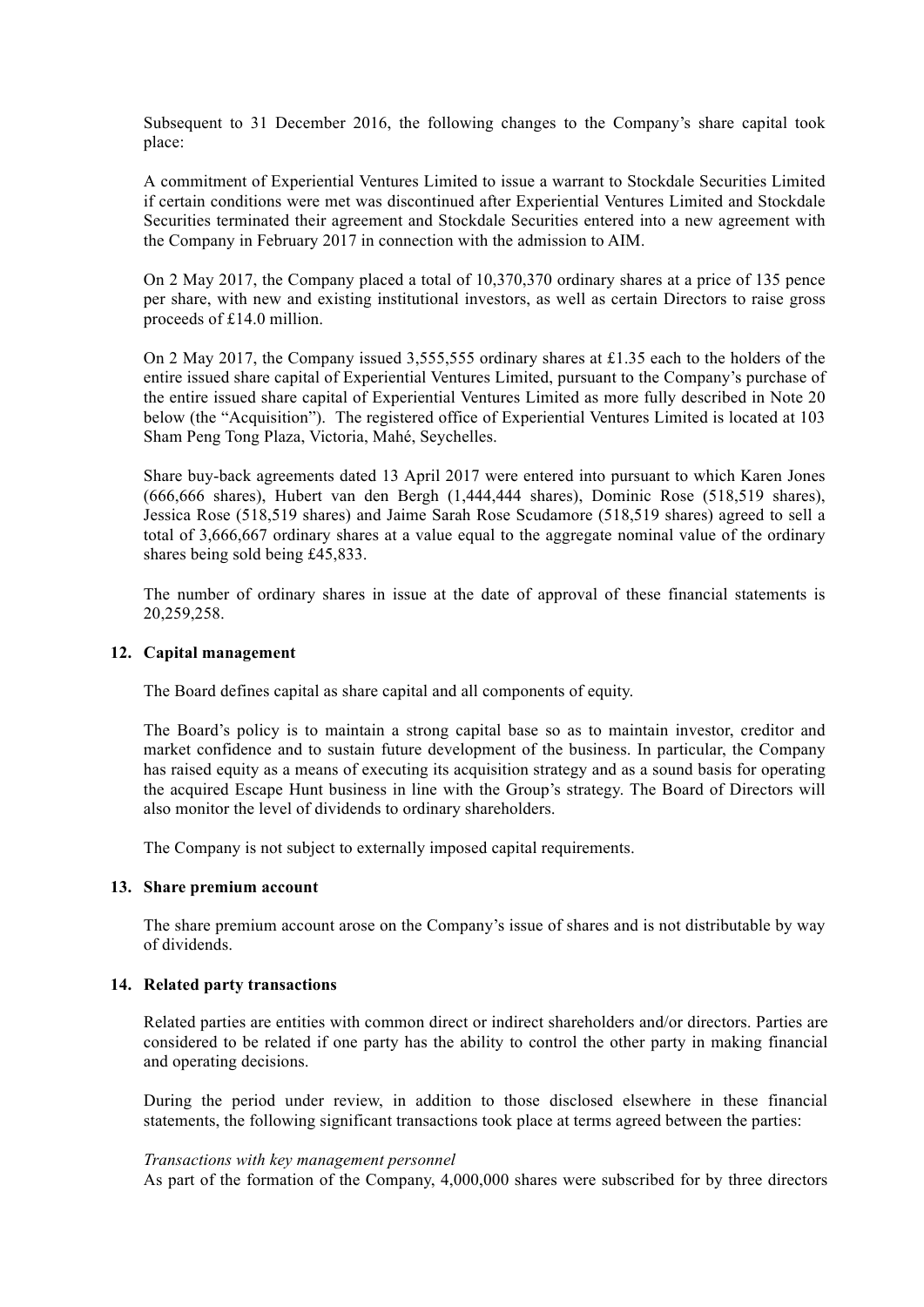for a total consideration of £50,000, being the par value of the ordinary shares issued on incorporation. Hubert van den Bergh subscribed for 1,555,555 shares, Karen Jones, 666,666 shares and Richard Rose together with his children subscribed for 1,777,779 shares.

In preparation for the acquisition of Experiential Ventures Limited, Richard Harpham a director of the Company, provided consultancy services for the Company in relation to the Acquisition, Placing and share buy-back, and to co-ordinate the preparation of the Enlarged Group for Admission. In the period ended 31 December 2016, Richard Harpham received £53,476 in respect of these consultancy services and expenses provided up to the reporting date. Amounts outstanding to Richard Harpham as at 31<sup>st</sup> December 2016 were nil. Richard Harpham was also entitled to a fee of £45,000 for the services which was conditional upon Admission following the acquisition of Experiential Ventures Limited and was paid subsequent to Admission of the Enlarged Group and have not been provided for in these accounts.

During the period ended 31 December 2016, the Company paid £18,750 to Kishorn Limited in respect of company secretarial services. Kishorn Limited, a company incorporated in England and Wales is 60% owned by Alistair Rae, a director of the Company. Amounts outstanding to Kishorn limited as at 31 December 2016 were £900.

The share buy-back described in Note 11 above constitutes a related party transaction for the purposes of Rule 13 of the AIM Rules for Companies in respect of both of the Directors.

#### *Interests in the share capital of the Company*

Details of the Directors interests in the share capital of the Company are disclosed in the Directors Report.

#### *Other transactions*

Peel Hunt LLP (a shareholder and the Company's nominated adviser and broker) performed services for the Company in relation to the admission to AIM and ongoing activities for a sum of £477,271. Amounts outstanding to Peel Hunt as at 31 December 2016 were £nil.

## **15. Directors and key management remuneration**

Other than in respect of Richard Harpham as described in Note 14 above, none of the Directors, who are considered to be the key management personnel of the Company, received any remuneration for their services during the period ended 31 December 2016, nor had any options issued, as such no disclosures are provided under AIM Rule 19.

## **16. Financial risk management**

## **General objectives, policies and processes**

The overall objective of the Directors is to set policies that seek to reduce risk as far as possible without unduly affecting the Company's competitiveness and flexibility. Further details regarding these policies are set out below.

The Directors review the Company's monthly reports through which they assess the effectiveness of the processes put in place and the appropriateness of the objectives and policies it sets.

#### **Categories of financial assets and liabilities**

The Company's activities are exposed to credit and liquidity risk. The Company's overall financial risk management policy focuses on the unpredictability of financial markets and seeks to minimise potential adverse effects on its financial performance.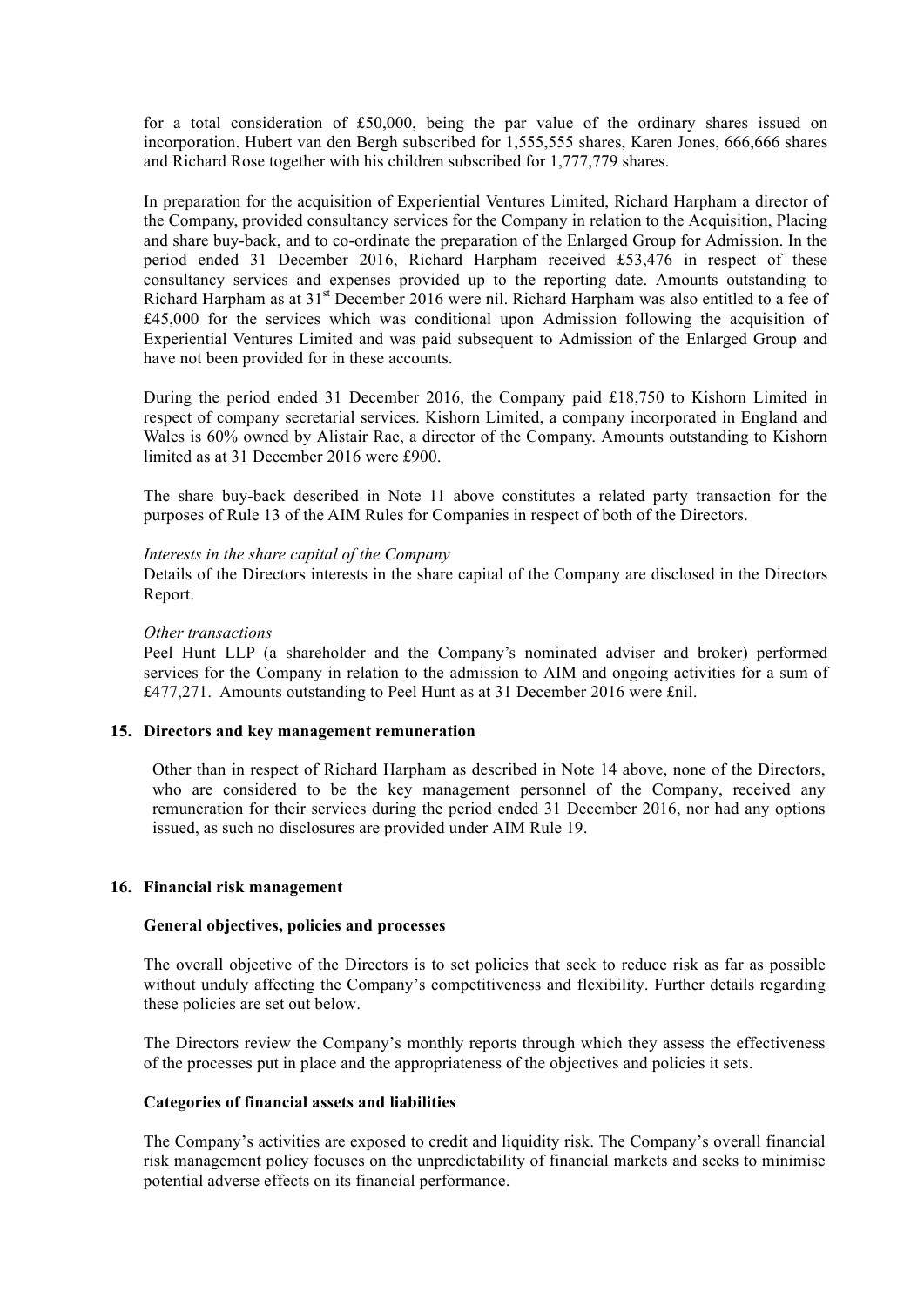The principal financial instruments used by the Company, from which financial instrument risk arises, are as follows:

- cash and cash equivalents; and
- trade and other payables;

The financial assets and financial liabilities maturing within the next 12 months approximated their fair values due to the relatively short-term maturity of the financial instruments. The Company had no financial assets or liabilities carried at fair values at the end of the period.

A summary of the financial instruments held by category is provided below:

## Financial assets – loans and receivables

|                           | As at 31<br>December<br>2016<br>t |
|---------------------------|-----------------------------------|
| Cash and cash equivalents | 7,923,106                         |
|                           | 7,923,106                         |

Financial liabilities at amortised cost:

|                | As at 31<br>December<br>2016 |
|----------------|------------------------------|
|                | £                            |
| Trade payables | 36,000                       |
| Accruals       | 429,386                      |
|                | 465,386                      |

## **Credit risk**

Credit risk refers to the risk that a counterparty will default on its contractual obligations resulting in a loss to the Company. The Company has adopted a policy of only dealing with creditworthy counterparties and obtaining sufficient collateral where appropriate, as a means of mitigating the risk of financial loss from defaults. The Company performs ongoing credit evaluation of its counterparties' financial condition and does not hold any collateral as security over its receivables. The Company's major classes of financial assets are cash and bank balances.

As at the end of the period, the Company's maximum exposure to credit risk is represented by the carrying amount of each class of financial assets recognised in the statement of financial position.

As at 31 December 2016 all the cash and bank balances as detailed in Note 9 to the financial statements are held in financial institutions which are regulated and located in in the UK, which management believes are of high credit quality. Management does not expect any losses arising from non-performance by these counterparties.

The maximum exposure to credit risk at the reporting date of the Company is as follows: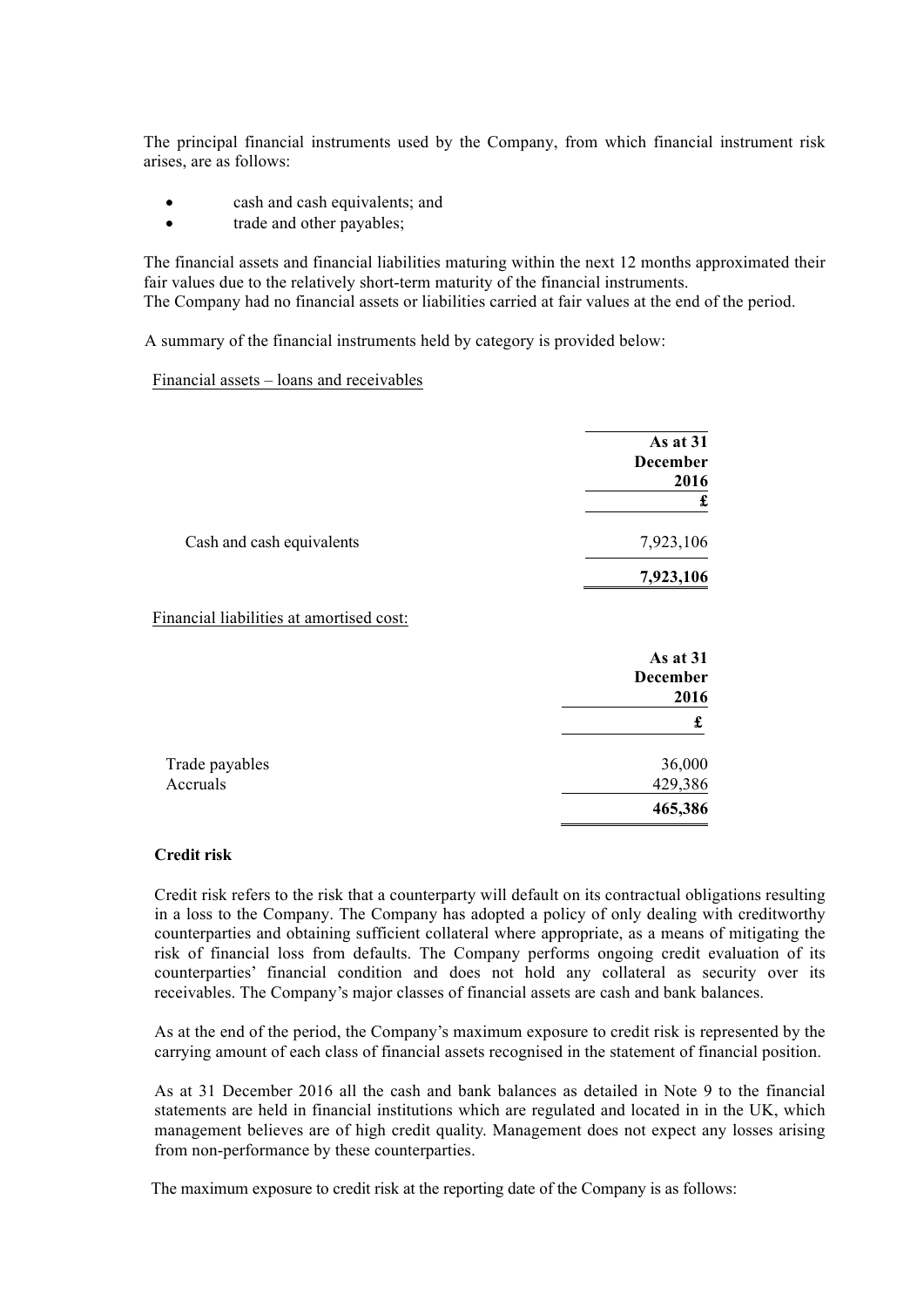|                           | As at 31<br>December<br>2016 |
|---------------------------|------------------------------|
|                           |                              |
| Cash and cash equivalents | 7,923,106                    |
|                           | 7,923,106                    |

The Company has no significant concentrations of credit risk.

## **Liquidity risk**

Liquidity risk arises from the Company's management of working capital. It is the risk that the Company will encounter difficulty in meeting its financial obligations as they fall due.

The Company's policy is to ensure that it will always have sufficient cash to allow it to meet its liabilities when they become due. The principal liabilities of the Company arise in respect of trade and other payables which are all payable within 12 months.

The Board receives and reviews cash flow projections on a regular basis as well as information on cash balances.

## **17. Segment information**

IFRS 8 requires operating segments to be identified on the basis of internal reports about components of the Company that are regularly reviewed by the Board. As at 31 December 2016, the Company was an investing company and did not trade. Accordingly, no segmental analysis has been provided in these financial statements.

## **18. Commitments**

The Company had no capital or other commitments as at 31 December 2016.

## **19. Contingencies**

As at 31 December 2016, the Company had agreed contingent consultancy arrangements with Richard Harpham, a director of the Company, totalling £45,000 as noted above. This amount was paid on the Company's re-admission to AIM in May 2017.

At the same date, the Company had agreed property consultancy fees of approximately £13,000 payable in respect of Experiential Ventures Limited which were conditional on the Acquisition. These amounts were paid in May 2017.

The Directors are not aware of any other contingencies which might impact on the Company's operations or financial position.

## **20. Subsequent events**

## *Acquisition of Experiential Ventures Limited and share buy-back*

On 13 April 2017, the Company conditionally agreed to purchase the entire issued share capital of Experiential Ventures Limited for a consideration of £12 million on a cash free and debt free basis, with a normalised level of working capital. The consideration (following adjustments for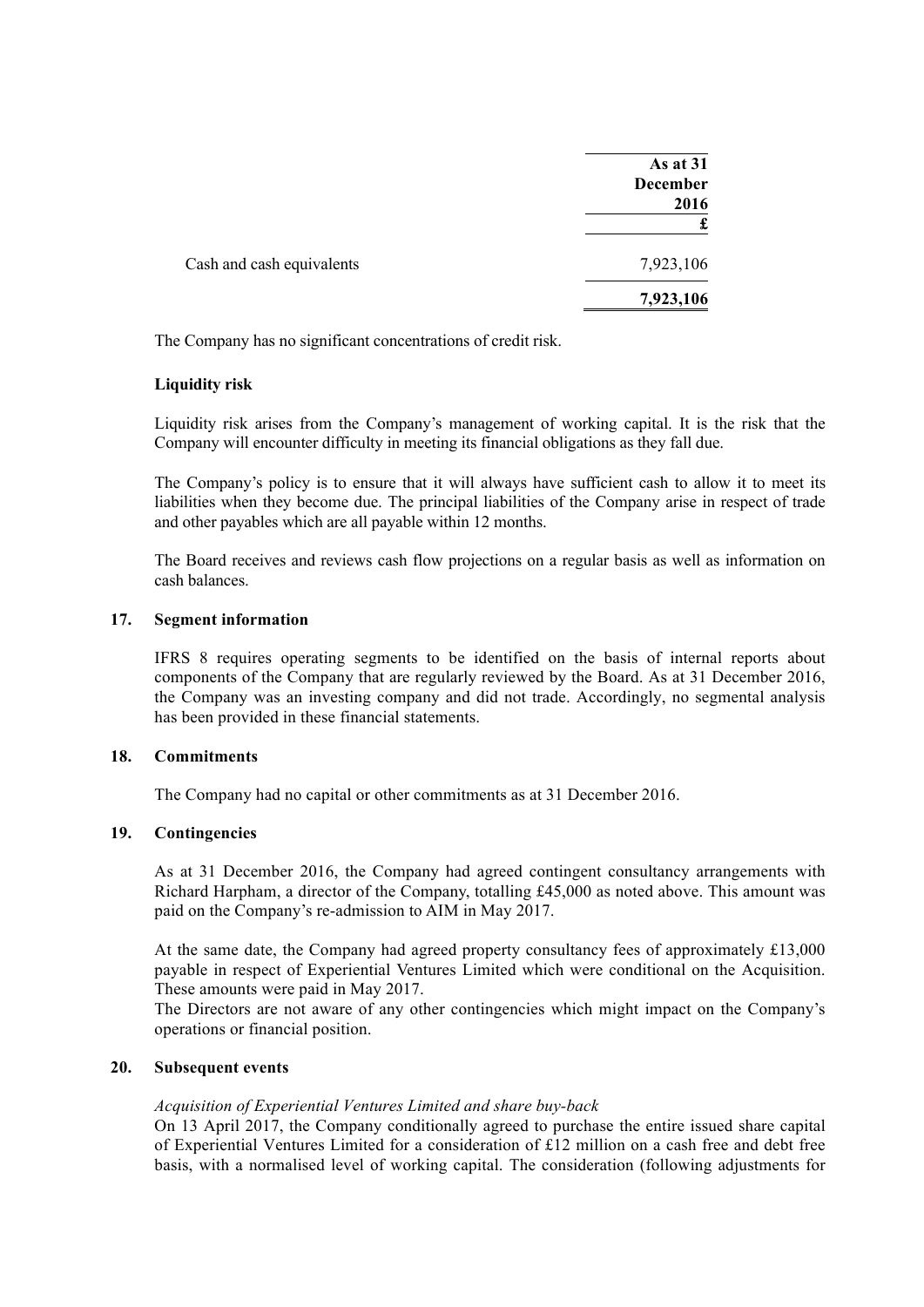cash/debt and working capital) was payable by £7.2 million in cash on Completion and by the issue of Ordinary Shares (the "Consideration Shares'') for £4.8 million.

In order to fund the cash consideration payable and associated costs and expenses, as well as working capital, the Company agreed the conditional placing of 10,370,370 Ordinary Shares (the "Placing Shares'') at 135 pence per share to raise £14 million (£10.8 million net of expenses (including VAT)). The Acquisition constitutes a reverse takeover of Experiential Ventures Limited for the purposes of the AIM Rules for Companies and received Shareholder approval on 2 May 2017. However, the Directors provisionally considered that under IFRS 3 *Business Combinations*, the accounting acquirer would be considered to be Escape Hunt plc, due to:

- a greater proportion of share capital in the enlarged group being held by shareholders of Escape Hunt plc, rather than pre-acquisition shareholders of Experiential Ventures Limited;
- Escape Hunt plc's shareholders have the ability to appoint or remove a majority of the members of the Board;
- greater Board representation in the enlarged group of the Escape Hunt plc Board of directors rather than pre-acquisition members of the Experiential Ventures Limited Board; and
- the composition of the senior management of the enlarged group consist mostly of Escape Hunt plc management.

On the same date, the Company issued 3,555,555 Ordinary Shares (the Consideration Shares) at £1.35 each to the holders of the entire issued share capital of Experiential Ventures Limited, pursuant to the Company's acquisition of the Escape Hunt Group.

As described in Note 11 above, share buy-back agreements dated 13 April 2017 were entered into pursuant to which two directors and their children agreed to sell a total of 3,666,667 ordinary shares at a value equal to the aggregate nominal value of the ordinary shares being sold being £45,833.

The Acquisition and the Share Buy-Back were approved on 2 May 2017 and Admission of the Enlarged Share Capital on AIM took effect on 3 May 2017.

As of the date of the approval of these financial statements, the exercise to allocate the purchase price to, and value the assets and liabilities acquired, is still ongoing. Therefore the following disclosures in respect of the ongoing accounting exercise have not been provided:-

- acquired goodwill;
- the composition and fair values of assets and liabilities acquired; and
- transaction related costs in respect of the acquisition.

## *Share option plan*

The Escape Hunt plc Company Share Option Plan 2017 ("CSOP") was established on 2 May, 2017.

The CSOP is designed to be a Schedule 4 CSOP Scheme. All employees (including full time executive directors) of the Company and any of its subsidiaries may be granted options over